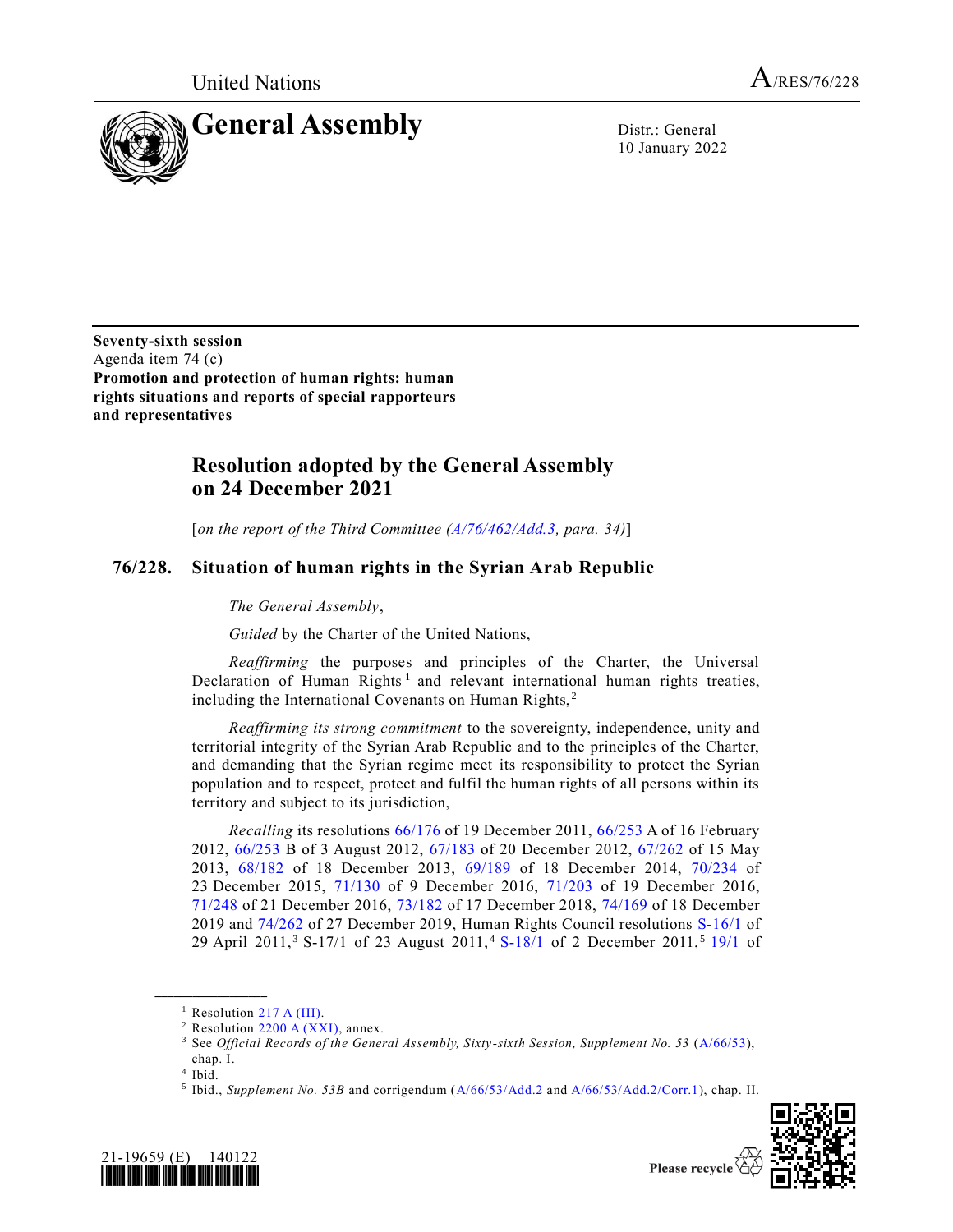1 March 2012,<sup>6</sup> [19/22](https://undocs.org/en/A/HRC/RES/19/22) of 23 March 2012,<sup>7</sup> [S-19/1](https://undocs.org/en/A/HRC/RES/S-19/1) of 1 June 2012,<sup>8</sup> [20/22](https://undocs.org/en/A/HRC/RES/20/22) of 6 July 2012,<sup>9</sup> [21/26](https://undocs.org/en/A/HRC/RES/21/26) of 28 September 2012,<sup>10</sup> [22/24](https://undocs.org/en/A/HRC/RES/22/24) of 22 March 2013,<sup>11</sup> [23/1](https://undocs.org/en/A/HRC/RES/23/1) of 29 May 2013,<sup>12</sup> [23/26](https://undocs.org/en/A/HRC/RES/23/26) of 14 June 2013,<sup>13</sup> [24/22](https://undocs.org/en/A/HRC/RES/24/22) of 27 September 2013,<sup>14</sup> [25/23](https://undocs.org/en/A/HRC/RES/25/23) of 28 March 2014,<sup>15</sup> [26/23](https://undocs.org/en/A/HRC/RES/26/23) of 27 June 2014,<sup>16</sup> [27/16](https://undocs.org/en/A/HRC/RES/27/16) of 25 September 2014,<sup>17</sup> [28/20](https://undocs.org/en/A/HRC/RES/28/20) of 27 March 2015,<sup>18</sup> [29/16](https://undocs.org/en/A/HRC/RES/29/16) of 2 July 2015,<sup>19</sup> [30/10](https://undocs.org/en/A/HRC/RES/30/10) of 1 October 2015,<sup>20</sup> [31/17](https://undocs.org/en/A/HRC/RES/31/17) of 23 March 2016,<sup>21</sup> [32/25](https://undocs.org/en/A/HRC/RES/32/25) of 1 July 2016,<sup>22</sup> [33/23](https://undocs.org/en/A/HRC/RES/33/23) of 30 September 2016,<sup>23</sup> [S-25/1](https://undocs.org/en/A/HRC/RES/S-25/1) of 21 October 2016,<sup>24</sup> [34/26](https://undocs.org/en/A/HRC/RES/34/26) of 24 March 2017,<sup>25</sup> [35/26](https://undocs.org/en/A/HRC/RES/35/26) of 23 June 2017,<sup>26</sup> [36/20](https://undocs.org/en/A/HRC/RES/36/20) of 29 September 2017<sup>27</sup> and  $39/15$  of 28 September 2018,<sup>28</sup> Security Council resolutions [1325 \(2000\)](https://undocs.org/en/S/RES/1325(2000)) of 31 October 2000, [2042 \(2012\)](https://undocs.org/en/S/RES/2042(2012)) of 14 April 2012, [2043 \(2012\)](https://undocs.org/en/S/RES/2043(2012)) of 21 April 2012, 2118 [\(2013\)](https://undocs.org/en/S/RES/2118(2013)) of 27 September 2013, [2139 \(2014\)](https://undocs.org/en/S/RES/2139(2014)) of 22 February 2014, [2165 \(2014\)](https://undocs.org/en/S/RES/2165(2014)) of 14 July 2014, [2170 \(2014\)](https://undocs.org/en/S/RES/2170(2014)) of 15 August 2014, [2178 \(2014\)](https://undocs.org/en/S/RES/2178(2014)) of 24 September 2014, [2191 \(2014\)](https://undocs.org/en/S/RES/2191(2014)) of 17 December 2014, [2209 \(2015\)](https://undocs.org/en/S/RES/2209(2015)) of 6 March 2015, [2235 \(2015\)](https://undocs.org/en/S/RES/2235(2015)) of 7 August 2015, [2242 \(2015\)](https://undocs.org/en/S/RES/2242(2015)) of 13 October 2015, [2254 \(2015\)](https://undocs.org/en/S/RES/2254(2015)) of 18 December 2015, [2258 \(2015\)](https://undocs.org/en/S/RES/2258(2015)) of 22 December 2015, [2268 \(2016\)](https://undocs.org/en/S/RES/2268(2016)) of 26 February 2016, [2286 \(2016\)](https://undocs.org/en/S/RES/2286(2016)) of 3 May 2016, [2314 \(2016\)](https://undocs.org/en/S/RES/2314(2016)) of 31 October 2016, [2319 \(2016\)](https://undocs.org/en/S/RES/2319(2016)) of 17 November 2016, [2328 \(2016\)](https://undocs.org/en/S/RES/2328(2016)) of 19 December 2016, [2332 \(2016\)](https://undocs.org/en/S/RES/2332(2016)) of 21 December 2016, [2336 \(2016\)](https://undocs.org/en/S/RES/2336(2016)) of 31 December 2016, [2393 \(2017\)](https://undocs.org/en/S/RES/2393(2017)) of 19 December 2017, [2401 \(2018\)](https://undocs.org/en/S/RES/2401(2018)) of 24 February 2018, [2449 \(2018\)](https://undocs.org/en/S/RES/2449(2018)) of 13 December 2018, [2504 \(2020\)](https://undocs.org/en/S/RES/2504(2020)) of 10 January 2020, 2533 [\(2020\)](https://undocs.org/en/S/RES/2533(2020)) of 11 July 2020 and [2585 \(2021\)](https://undocs.org/en/S/RES/2585(2021)) of 9 July 2021, and the statements by the President of the Security Council of 3 August  $2011$ , <sup>29</sup> 2 October 2013, <sup>30</sup> 17 August 2015<sup>31</sup> and 8 October 2019,<sup>32</sup>

*Deploring* the fact that March 2021 marked 10 years since the peaceful uprising and its brutal repression that led to the conflict in the Syrian Arab Republic, which has had a devastating impact on civilians, including through grave violations and abuses of international human rights law and violations of international humanitarian law,

- <sup>17</sup> Ibid., *Supplement No. 53A* and corrigenda [\(A/69/53/Add.1,](https://undocs.org/en/A/69/53/Add.1) [A/69/53/Add.1/Corr.1](https://undocs.org/en/A/69/53/Add.1/Corr.1) and [A/69/53/Add.1/Corr.2\)](https://undocs.org/en/A/69/53/Add.1/Corr.2), chap. IV, sect. A.
- <sup>18</sup> Ibid., *Seventieth Session, Supplement No. 53* [\(A/70/53\)](https://undocs.org/en/A/70/53), chap. II.

- <sup>23</sup> Ibid., *Supplement No. 53A* and corrigendum [\(A/71/53/Add.1](https://undocs.org/en/A/71/53/Add.1) and [A/71/53/Add.1/Corr.1\)](https://undocs.org/en/A/71/53/Add.1/Corr.1), chap. II.
- <sup>24</sup> Ibid., *Supplement No. 53B* and corrigendum [\(A/71/53/Add.2](https://undocs.org/en/A/71/53/Add.2) and [A/71/53/Add.2/Corr.1\)](https://undocs.org/en/A/71/53/Add.2/Corr.1), chap. II.
- <sup>25</sup> Ibid., *Seventy-second Session, Supplement No. 53* [\(A/72/53\)](https://undocs.org/en/A/72/53), chap. II.
- <sup>26</sup> Ibid., chap. V, sect. A.
- <sup>27</sup> Ibid., *Supplement No. 53A* [\(A/72/53/Add.1\)](https://undocs.org/en/A/72/53/Add.1), chap. III.
- <sup>28</sup> Ibid., *Seventy-third Session, Supplement No. 53A* [\(A/73/53/Add.1\)](https://undocs.org/en/A/73/53/Add.1), chap. III.
- <sup>29</sup> [S/PRST/2011/16;](https://undocs.org/en/S/PRST/2011/16) see *Resolutions and Decisions of the Security Council, 1 August 2011–31 July 2012* [\(S/INF/67\)](https://undocs.org/en/S/INF/67).
- <sup>30</sup> [S/PRST/2013/15;](https://undocs.org/en/S/PRST/2013/15) see *Resolutions and Decisions of the Security Council, 1 August 2013 –31 July 2014* [\(S/INF/69\)](https://undocs.org/en/S/INF/69).
- <sup>31</sup> [S/PRST/2015/15;](https://undocs.org/en/S/PRST/2015/15) see *Resolutions and Decisions of the Security Council, 1 August 2015–31 December 2016* [\(S/INF/71\)](https://undocs.org/en/S/INF/71).

<sup>6</sup> Ibid., *Sixty-seventh Session, Supplement No. 53* and corrigendum [\(A/67/53](https://undocs.org/en/A/67/53) an[d A/67/53/Corr.1\)](https://undocs.org/en/A/67/53/Corr.1), chap. III, sect. A.

<sup>7</sup> Ibid.

<sup>8</sup> Ibid., chap. V.

<sup>&</sup>lt;sup>9</sup> Ibid., chap. IV, sect. A.

<sup>10</sup> Ibid., *Supplement No. 53A* [\(A/67/53/Add.1\)](https://undocs.org/en/A/67/53/Add.1), chap. III.

<sup>11</sup> Ibid., *Sixty-eighth Session, Supplement No. 53* [\(A/68/53\)](https://undocs.org/en/A/68/53), chap. IV, sect. A.

<sup>12</sup> Ibid., chap. V, sect. A.

 $13$  Ibid.

<sup>14</sup> Ibid., *Supplement No. 53A* [\(A/68/53/Add.1\)](https://undocs.org/en/A/68/53/Add.1), chap. III.

<sup>15</sup> Ibid., *Sixty-ninth Session, Supplement No. 53* [\(A/69/53\)](https://undocs.org/en/A/69/53), chap. IV, sect. A.

<sup>16</sup> Ibid., chap. V, sect. A.

<sup>19</sup> Ibid., chap. V, sect. A.

<sup>20</sup> Ibid., *Supplement No. 53A* [\(A/70/53/Add.1\)](https://undocs.org/en/A/70/53/Add.1), chap. II.

<sup>21</sup> Ibid., *Seventy-first Session, Supplement No. 53* [\(A/71/53\)](https://undocs.org/en/A/71/53), chap. II.

<sup>22</sup> Ibid., chap. IV, sect. A.

<sup>32</sup> [S/PRST/2019/12.](https://undocs.org/en/S/PRST/2019/12)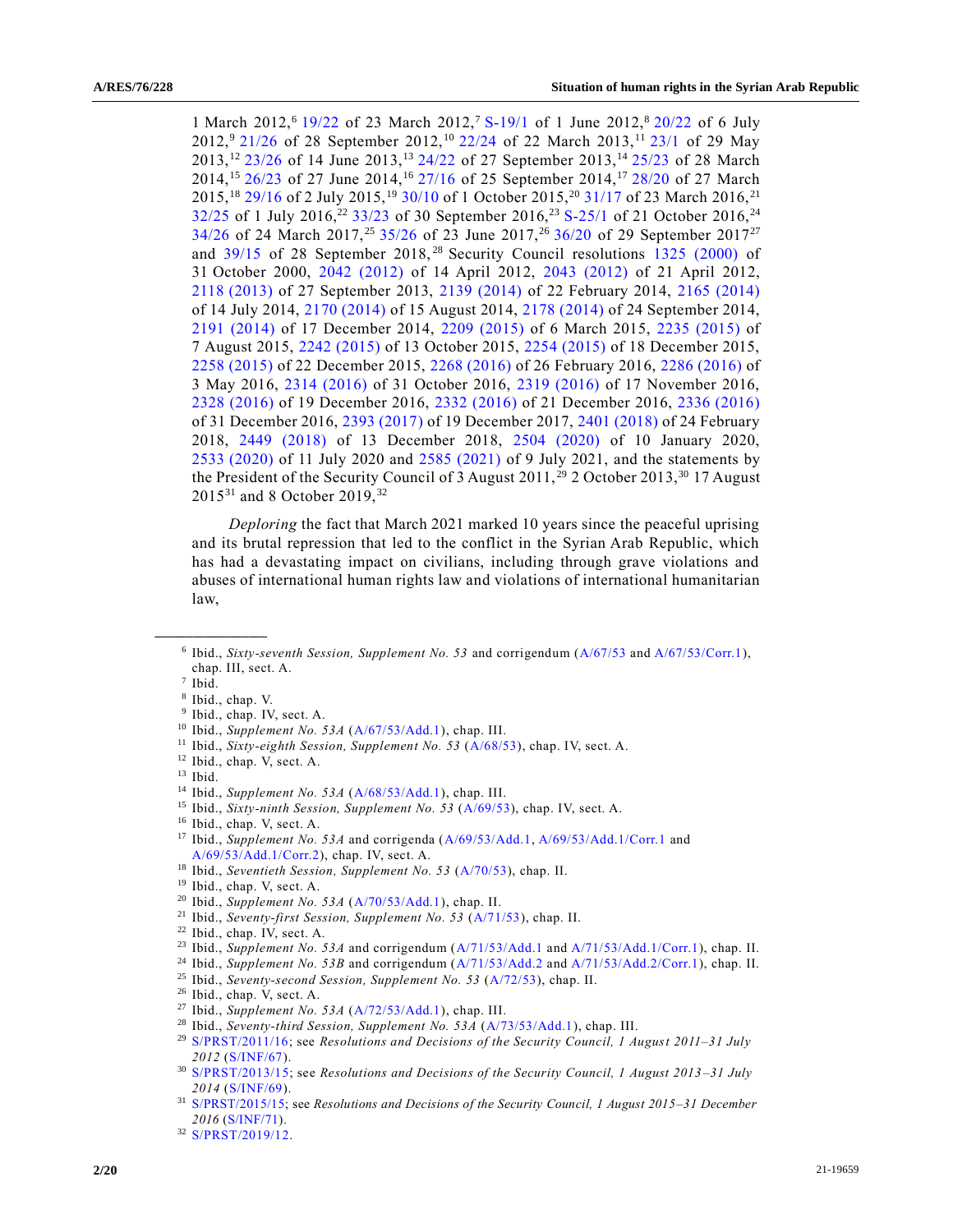*Strongly condemning* the grave human rights situation in the Syrian Arab Republic, the indiscriminate killing and deliberate targeting of civilians, including humanitarian workers, including those involving the continued indiscriminate use of heavy weapons and aerial bombardments, which has caused more than 500,000 fatalities, including the killing of more than 29,000 children, the continued widespread and systematic gross violations, as well as abuses, of human rights and violations of international humanitarian law, including by the starvation of civilians as a method of warfare and the use of chemical weapons, including sarin and chlorine gas, and sulfur mustard, which are prohibited under international law, and acts of violence by the Syrian regime that foment sectarian tensions within the Syrian population,

*Noting with grave concern* that the Office of the United Nations High Commissioner for Human Rights has identified 350,209 individuals by full name, together with an established date of death and location, who were killed in the conflict in the Syrian Arab Republic between March 2011 and March 2021 and that, of those identified, 26,727 were women and 27,126 were children, recalling also that the list compiled by the Office of the United Nations High Commissioner for Human Rights indicates a minimum verifiable number and is certainly an undercount of the actual number of killings,

*Reiterating* that the only sustainable solution to the current crisis in the Syrian Arab Republic is through an inclusive and Syrian-led political process, under the auspices of the United Nations, that meets the legitimate aspirations of the Syrian people in line with Security Council resolution [2254 \(2015\),](https://undocs.org/en/S/RES/2254(2015)) with a view to establishing credible, inclusive and non-sectarian governance, with the full, equal and meaningful participation and leadership of all women and youth at all levels, welcoming the establishment of the Constitutional Committee, reaffirming in this regard the important role of women in the prevention and resolution of conflicts and in peacebuilding, stressing the importance of their full, equal and meaningful participation and involvement in all efforts for the maintenance and promotion of peace and security and their role in decision-making with regard to conflict prevention and resolution, and recognizing the work carried out by the Special Envoy of the Secretary-General for Syria to that end,

*Recalling* its demand that all parties take all appropriate steps to protect civilians, including members of ethnic and religious communities,

*Welcoming* the efforts of the Special Envoy to advance United Nations efforts to achieve a sustainable political solution to the conflict in the Syrian Arab Republic in line with Security Council resolution [2254 \(2015\),](https://undocs.org/en/S/RES/2254(2015)) recalling the importance of advancing the work of the Constitutional Committee and achieving tangible results, and in that regard urging all parties to engage meaningfully in the work of the Constitutional Committee, particularly the Syrian regime, and underlining that a political solution to the conflict in the Syrian Arab Republic requires full implementation of all aspects of resolution [2254 \(2015\),](https://undocs.org/en/S/RES/2254(2015)) including the holding of free and fair elections, under the supervision of the United Nations, to the satisfaction of the governance and to the highest international standards of transparency and accountability, with all Syrians, including displaced persons, refugees and members of the diaspora, eligible to participate, as well as the establishment of a neutral and safe environment, noting that the recent presidential elections held in Syria were neither free, fair, nor consistent with the political process called for by Security Council resolution [2254 \(2015\),](https://undocs.org/en/S/RES/2254(2015))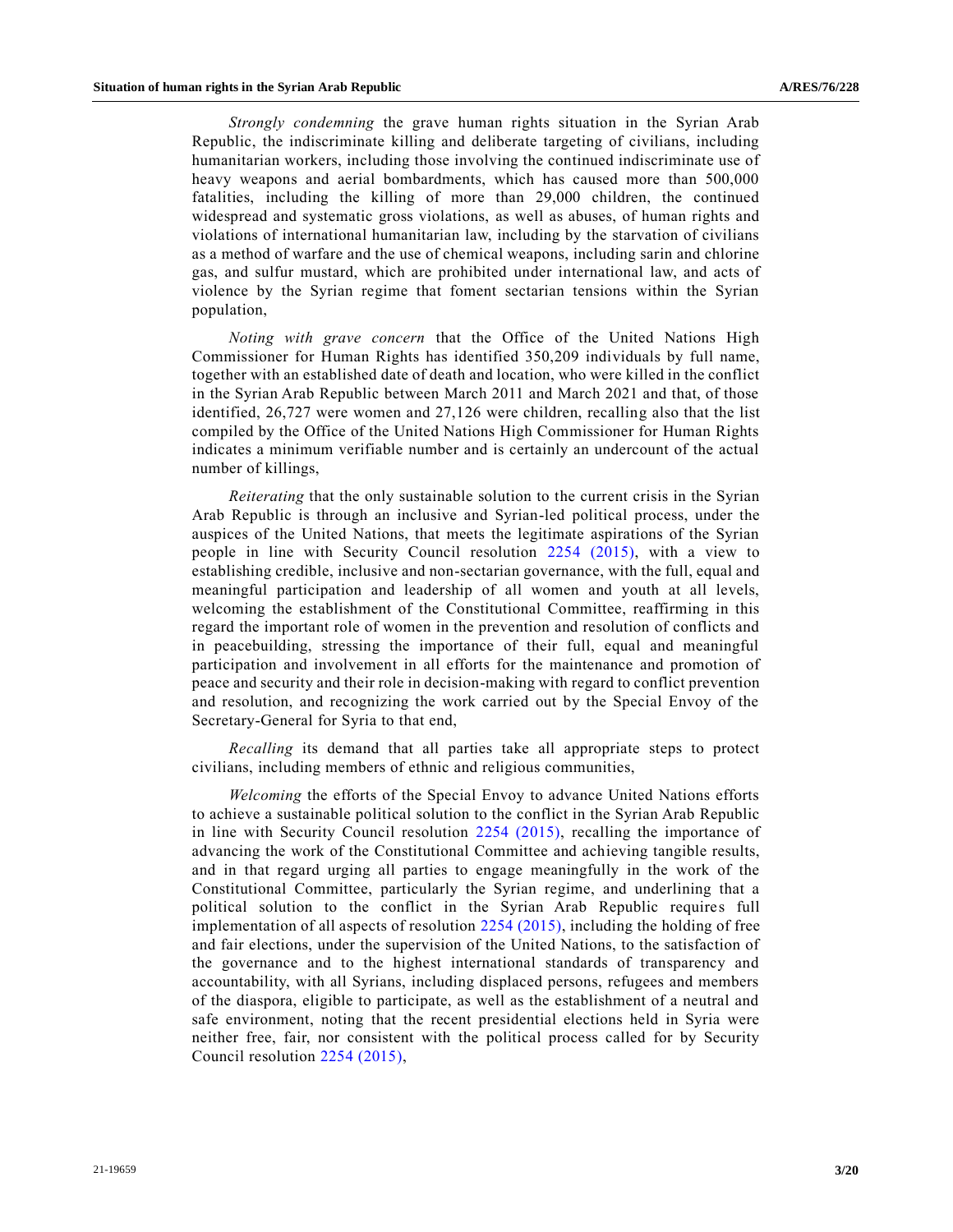*Reconfirming* its endorsement of the Geneva communiqué of 30 June 2012,<sup>33</sup> endorsing the joint statement on the outcome of the multilateral talks on Syria held in Vienna of 30 October 2015 and the statement of the International Syria Support Group of 14 November 2015 (the Vienna statements) in pursuit of the full implementation of the Geneva communiqué, facilitated by the Special Envoy, as the basis for a Syrian-led and Syrian-owned political transition in order to end the conflict in the Syrian Arab Republic, and stressing that the Syrian people will decide the future of the Syrian Arab Republic,

*Welcoming* the call made by the Secretary-General for a global ceasefire and that of the Special Envoy for a complete, immediate and nationwide ceasefire throughout the Syrian Arab Republic, as endorsed by the Security Council in its resolutions [2532 \(2020\)](https://undocs.org/en/S/RES/2532(2020)) of 1 July 2020 and [2565 \(2021\)](https://undocs.org/en/S/RES/2565(2021)) of 26 February 2021, and reaffirming that Member States must ensure that any measures taken to counter terrorism comply with all their obligations under international law, in particular international human rights law, international refugee law and international humanitarian law, while continuing to support legitimate counter-terrorism operations against Islamic State in Iraq and the Levant (ISIL, also known as Da'esh), Al-Qaida and Hay'at Tahrir al-Sham (formerly known as the Nusrah Front), and all other individuals, groups, undertakings and entities associated with Al-Qaida or ISIL, and other terrorist groups, which have been designated by the Security Council,

*Urging* all parties, particularly the Syrian regime, to engage meaningfully in the political process under the auspices of the Special Envoy and his office in Geneva, in line with Security Council resolution [2254 \(2015\),](https://undocs.org/en/S/RES/2254(2015)) and including the full, equal and meaningful participation and representation of women in all efforts and decisions, welcoming the resumption of the Syrian-led and Syrian-owned Constitutional Committee convened and facilitated by the Special Envoy in Geneva from 18 to 22 October 2021, urging the regime to engage in the United Nations-facilitated Constitutional Committee in line with the agreed terms of reference and rules of procedure, reaffirming the importance of the full implementation of the women, peace and security agenda of the Security Council, pursuant to Security Council resolution [1325 \(2000\),](https://undocs.org/en/S/RES/1325(2000)) and its nine subsequent resolutions, in this regard, and welcoming the inclusion of civil society in the political process, in particular through the Civil Society Support Room and Syrian Women's Advisory Board,

*Noting with deep concern* the culture of impunity from within the Syrian regime for the most serious violations of international law and violations and abuses of human rights law committed during the present conflict, some of which rise to the level of war crimes and crimes against humanity, which has provided a fertile ground for further violations and abuses,

*Emphasizing* the importance of accountability for the most serious crimes in violation of international law committed during the conflict for ensuring sustainable peace,

*Recalling* all relevant resolutions on the safety and security of humanitarian personnel and the protection of United Nations personnel, including its resolution [73/137](https://undocs.org/en/A/RES/73/137) of 14 December 2018, as well as Security Council resolutions on the protection of humanitarian personnel, including resolutions [2175 \(2014\)](https://undocs.org/en/S/RES/2175(2014)) of 29 August 2014 and [2286 \(2016\)](https://undocs.org/en/S/RES/2286(2016)) of 3 May 2016, the relevant statements by the President of the Security Council referring to the specific obligations under international humanitarian law to respect and protect, in situations of armed conflict, all medical personnel and humanitarian workers exclusively engaged in medical duties, their means of transport, equipment, hospitals and other medical facilities, and to ensure

<sup>33</sup> Security Council resolution [2118 \(2013\),](https://undocs.org/en/S/RES/2118(2013)) annex II.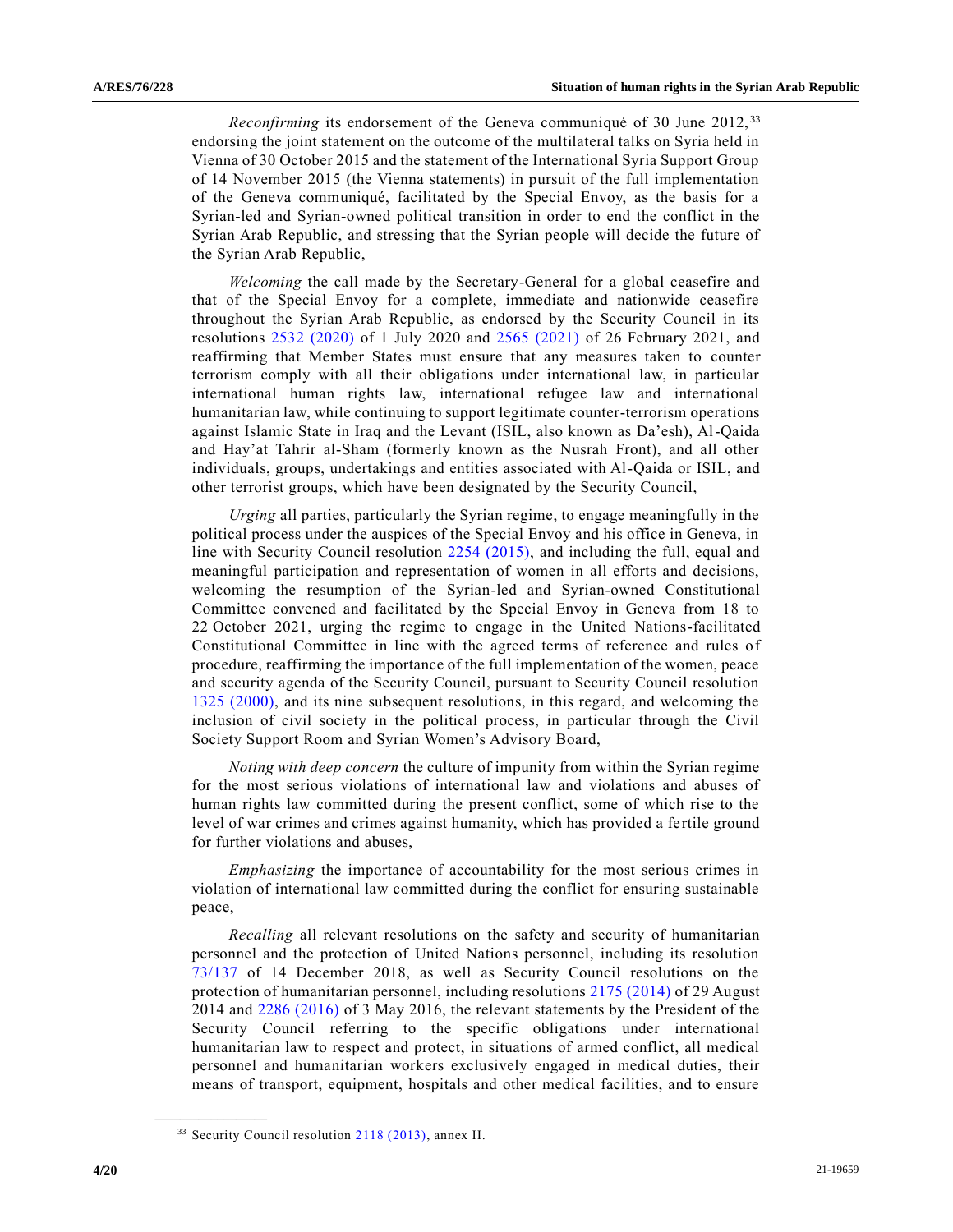that the wounded and sick receive, to the fullest extent practicable and with the least possible delay, the medical care and attention required, and condemning attacks against hospitals and places where the sick and wounded are collected, including makeshift hospitals, as well as attacks against medical personnel and humanitarian workers that are in violation of international humanitarian law,

*Expressing grave concern* at the continued indiscriminate use of force by the Syrian regime against civilians, which continues to cause immense human suffering and fomented the spread of violent extremism and violent extremist groups and which demonstrates the continuing failure of the Syrian regime to protect the population and implement the relevant resolutions and decisions of United Nations bodies and has created a safe haven and operating environment for perpetrators of war crimes and crimes against humanity,

*Expressing grave concern also* at the remaining presence of violent extremism and violent extremist groups, terrorists and terrorist groups, and strongly condemning all violations and abuses of human rights and violations of international humanitarian law committed in the Syrian Arab Republic by any party to the conflict, in particular ISIL (also known as Da'esh), Al-Qaida-affiliated terrorist groups, armed groups and non-State actors, and also the Syrian regime and its allies,

*Noting with serious concern* the findings of the Independent International Commission of Inquiry on the Syrian Arab Republic that non-State armed groups still resort to the use of force against civilians,

*Expressing support* for the work carried out by the Independent International Commission of Inquiry on the Syrian Arab Republic, welcoming its reports, strongly condemning the lack of cooperation by the Syrian regime with the Commission of Inquiry, reiterating its decision to transmit the reports of the Commission of Inquiry to the Security Council, expressing its appreciation to the Commission of Inquiry for its briefings to members of the Security Council, and requesting that the Commission of Inquiry continue to brief the General Assembly and members of the Security Council,

*Reaffirming its condemnation in the strongest possible terms* of the use of chemical weapons by anyone under any circumstances, emphasizing that any use of chemical weapons anywhere, at any time, by anyone, under any circumstances is unacceptable and is and would be a violation of international law, and expressing its strong conviction that those individuals responsible for the use of chemical weapons must and should be held accountable,

*Condemning in the strongest possible terms* the fact that chemical weapons have been used repeatedly in the Syrian Arab Republic, including the instances independently attributed by the Organisation for the Prohibition of Chemical Weapons, the Organisation for the Prohibition of Chemical Weapons-United Nations Joint Investigative Mechanism and the Investigation and Identification Team of the Organisation for the Prohibition of Chemical Weapons, noting that the Joint Investigative Mechanism concluded that the Syrian Arab Armed Forces had been responsible for attacks that released toxic substances in 2014 and 2015 and that ISIL (also known as Da'esh) had used sulfur mustard in 2015 and 2016, and further concluded in October 2017 that the Syrian Arab Air Force had been responsible for the use of chemical weapons on 4 April 2017 in Khan Shaykhun, and noting also that the Investigation and Identification Team concluded in April 2020 that there were reasonable grounds to believe that the Syrian Air Force had carried out three chemical weapons attacks in Ltamenah in March 2017 and further concluded in April 2021 that there were reasonable grounds to believe the Syrian Air Force had carried out a chemical weapons attack in Saraqib in February 2018,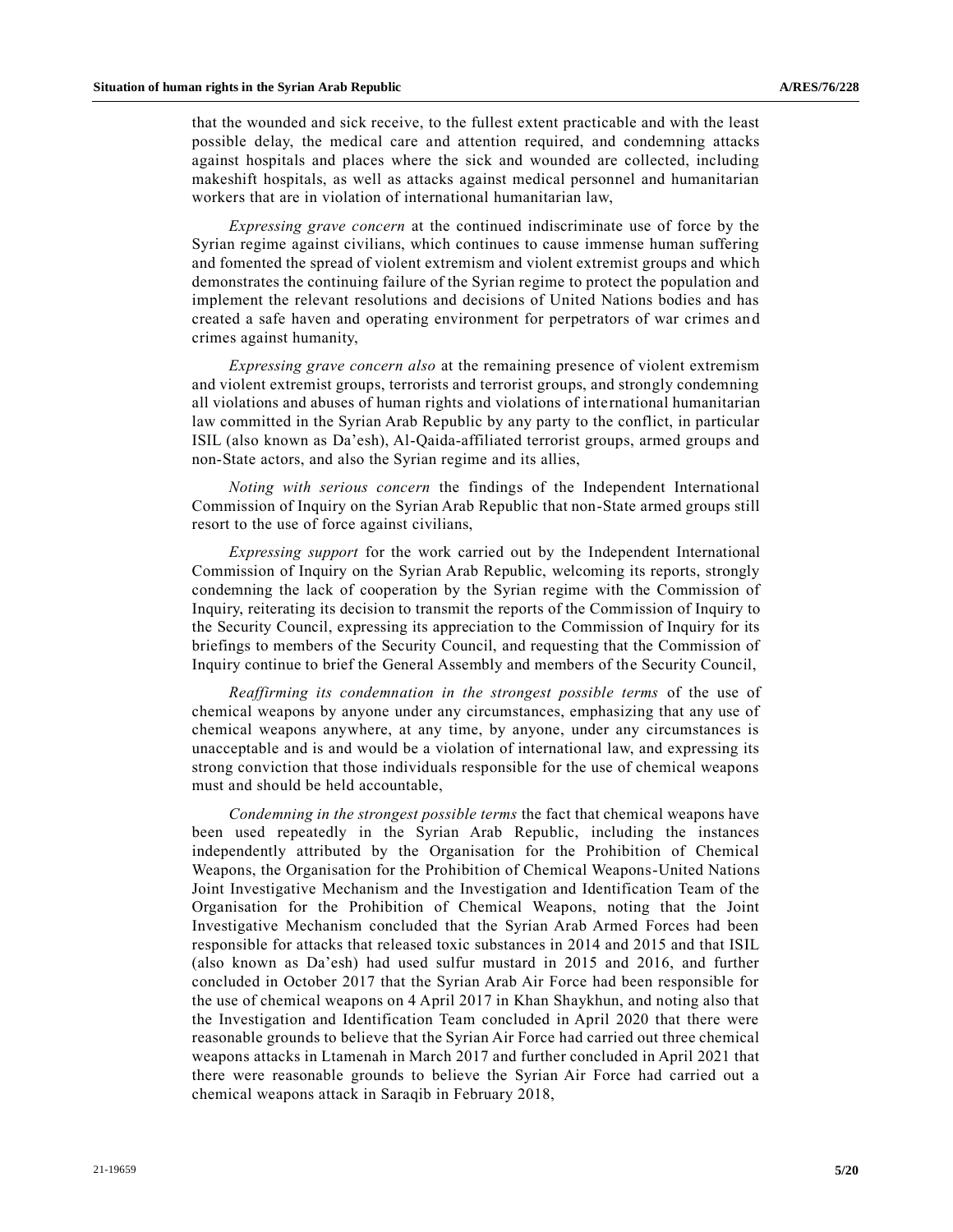*Noting* that the work of the Investigation and Identification Team of the Organisation for the Prohibition of Chemical Weapons is ongoing, and that its report on the use of a toxic chemical as a weapon in Duma is forthcoming,

*Welcoming* the decision adopted on 9 July 2020 by the Executive Council of the Organisation for the Prohibition of Chemical Weapons,<sup>34</sup> in which the Executive Council condemned the use by the Syrian Arab Republic of chemical weapons in Ltamenah and requested that the Syrian Arab Republic take steps to redress the situation, welcoming also the decision adopted on 21 April 2021 by the Organisation for the Prohibition of Chemical Weapons Conference of the States Parties, 35 addressing the possession and use of chemical weapons by the Syrian Arab Republic and suspending certain rights and privileges of the Syrian Arab Republic under the Convention on the Prohibition of the Development, Production, Stockpiling and Use of Chemical Weapons and on Their Destruction<sup>36</sup> until the Director-General of the Organisation for the Prohibition of Chemical Weapons reports that the Syrian Arab Republic has completed the measures requested by the Executive Council, and expressing regret that the Syrian Arab Republic has failed to comply with this request and demanding that the perpetrators immediately desist from any further use of chemical weapons,

*Welcoming also* the reports for 2019, 2020 and 2021 of the International, Impartial and Independent Mechanism to Assist in the Investigation and Prosecution of Persons Responsible for the Most Serious Crimes under International Law Committed in the Syrian Arab Republic since March  $2011^{37}$  and their consideration by the General Assembly, noting with serious concern the observation of the Commission of Inquiry that, since March 2011, there are reasonable grounds to believe that the Syrian regime has conducted widespread and systemic attacks against the civilian population amounting to war crimes and crimes against humanity, including targeted attacks on protected persons and objects, including medical facilities, and personnel and transport and blocked humanitarian convoys, as well as enforced disappearances, torture in detention, arbitrary detentions, summary executions and other violations and abuses, and underscoring the need for those allegations to be examined and evidence to be collected and made available for future accountability efforts,

*Strongly condemning* the reported killing of detainees in Syrian military intelligence facilities and the widespread practice of enforced disappearance, arbitrary detention and the use of sexual and gender-based violence and torture in detention centres referred to in the reports of the Commission of Inquiry, including, but not limited to, Branch 215, Branch 227, Branch 235, Branch 251, the Air Force Intelligence Investigation Branch at Mazzah military airport and Saydnaya prison, including the practice of mass hangings by the regime, as well as the killing of detainees at military hospitals, including Tishrin and Harasta hospitals,

*Expressing grave concern* about all persons missing as a result of the situation in the Syrian Arab Republic, including those subject to abductions, enforced disappearance and arbitrary detention, first and foremost by the Syrian regime, noting the comments of the Commission of Inquiry and the Special Envoy of the Secretary-General for Syria that tens of thousands of individuals remain missing in the Syrian Arab Republic, recalling Human Rights Council resolutions [45/3](https://undocs.org/en/A/hrc/RES/45/3) of 6 October 2020<sup>38</sup>

<sup>34</sup> [A/74/959-S/2020/724,](https://undocs.org/en/A/74/959) enclosure.

<sup>35</sup> [A/75/871-S/2021/425,](https://undocs.org/en/A/75/871) enclosure.

<sup>36</sup> United Nations, *Treaty Series*, vol. 1974, No. 33757.

<sup>37</sup> [A/73/295,](https://undocs.org/en/A/73/295) [A/73/741,](https://undocs.org/en/A/73/741) [A/74/313,](https://undocs.org/en/A/74/313) [A/74/699,](https://undocs.org/en/A/74/699) [A/75/311](https://undocs.org/en/A/75/311) an[d A/75/743.](https://undocs.org/en/A/75/743)

<sup>38</sup> See *Official Records of the General Assembly, Seventy-fifth Session, Supplement No. 53A* [\(A/75/53/Add.1\)](https://undocs.org/en/A/75/53/Add.1), chap. III.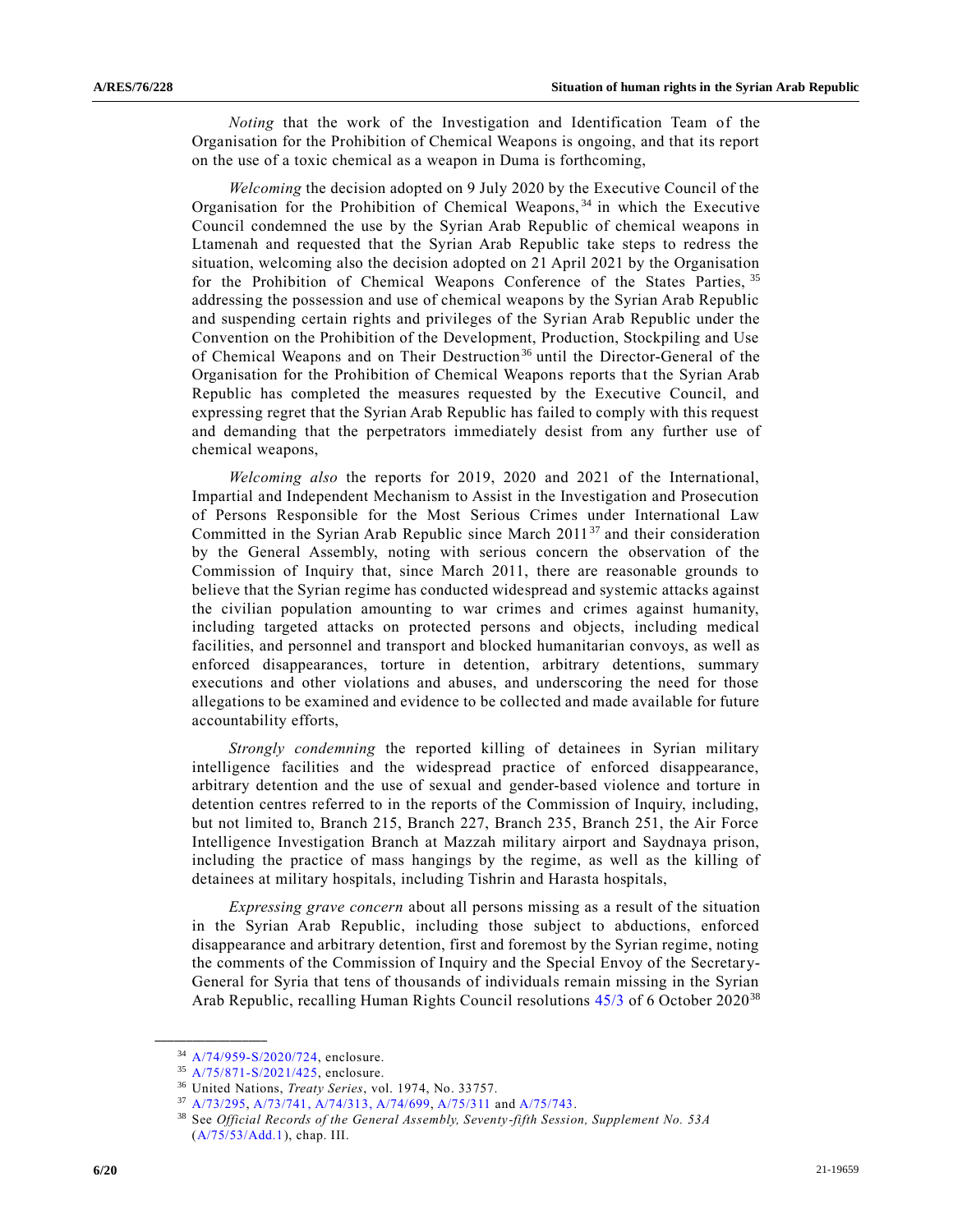and  $48/15$  of 8 October 2021<sup>39</sup> and Security Council resolutions [2254 \(2015\),](https://undocs.org/en/S/RES/2254(2015)) 2139 [\(2014\)](https://undocs.org/en/S/RES/2139(2014)) and [2191 \(2014\)](https://undocs.org/en/S/RES/2191(2014)) in this regard, and encouraging all parties to enhance engagement with the Office of the Special Envoy on the issue of arbitrary detention, as action to address enforced disappearance and arbitrary detention is intrinsically linked to protecting the rights of all Syrians and a lasting political settlement in the Syrian Arab Republic,

*Recalling* the statements made by the Secretary-General, the United Nations High Commissioner for Human Rights and the special procedures of the Human Rights Council that crimes against humanity and war crimes are likely to have been committed in the Syrian Arab Republic, noting the repeated encouragement by the High Commissioner for the Security Council to refer the situation to the International Criminal Court, and regretting that a draft resolution<sup>40</sup> was not adopted notwithstanding broad support from Member States,

*Recalling also* the report of 6 April 2020 of the United Nations Board of Inquiry<sup>41</sup> into strikes that damaged and destroyed health-care facilities in the northwest of the Syrian Arab Republic, including sites whose coordinates had been recorded on the United Nations deconfliction list as a step to ensure that they would not be targeted or impacted by violence, and which in most instances examined, concluded that it was "highly probable that the strikes had been carried out by the Government of the Syrian Arab Republic and/or its allies" and found that health-care services were being provided at the time of some of the strikes and that there were no armed opposition groups in or near the facilities, and calling on all parties to adhere to and comply with the deconfliction mechanism,

*Recalling further* the report of March 2021 of the Independent International Commission of Inquiry<sup>42</sup> reporting regime and pro-regime forces' indiscriminate bombardment of civilian populated areas and deliberate targeting of hospitals and medical facilities, and areas with large civilian concentrations, including markets, schools and neighbourhoods, and concluding that government forces had committed war crimes and crimes against humanity in the conduct of their use of air strikes and artillery shelling of civilian areas.

*Calling for* the immediate repeal of Law No. 10/2018, concerned about the Syrian regime's infringement on the housing, land and property of Syrians, particularly through the dispossession of displaced Syrians' land and property in the national legislation and similar measures, which would have a significant detrimental impact on the rights of Syrians displaced by the conflict to claim their property and to return to their homes in a safe, voluntary and dignified manner when the situation on the ground allows it, and expressing concern about reports of armed groups' abuses of Syrians' housing, land and property rights in areas under their control,

*Deploring* in this regard the existence and application of national legislation, in particular Law No. 42/2018 and other legislation and practices concerning housing, land and property rights, which have a significant detrimental impact on the rights of Syrians displaced by the conflict to claim their property, as evidenced by continuing reports of widespread demolition of property in areas formerly controlled by the Syrian opposition as well as the confiscation of property owned by arbitrarily detained and missing persons throughout the Syrian Arab Republic, calling for the immediate repeal of that legislation, and stressing the right of everyone, including displaced Syrians, to not be arbitrarily deprived of their property and that they should be able to return to their homes in a safe, voluntary and dignified manner when the situation

<sup>39</sup> Ibid., *Seventy-sixth Session, Supplement No. 53A* [\(A/76/53/Add.1\)](https://undocs.org/en/A/76/53/Add.1), chap. IV, sect. A.

<sup>40</sup> [S/2014/348.](https://undocs.org/en/S/2014/348)

<sup>41</sup> See [S/2020/278,](https://undocs.org/en/S/2020/278) annex.

<sup>42</sup> [A/HRC/46/55.](https://undocs.org/en/A/HRC/46/55)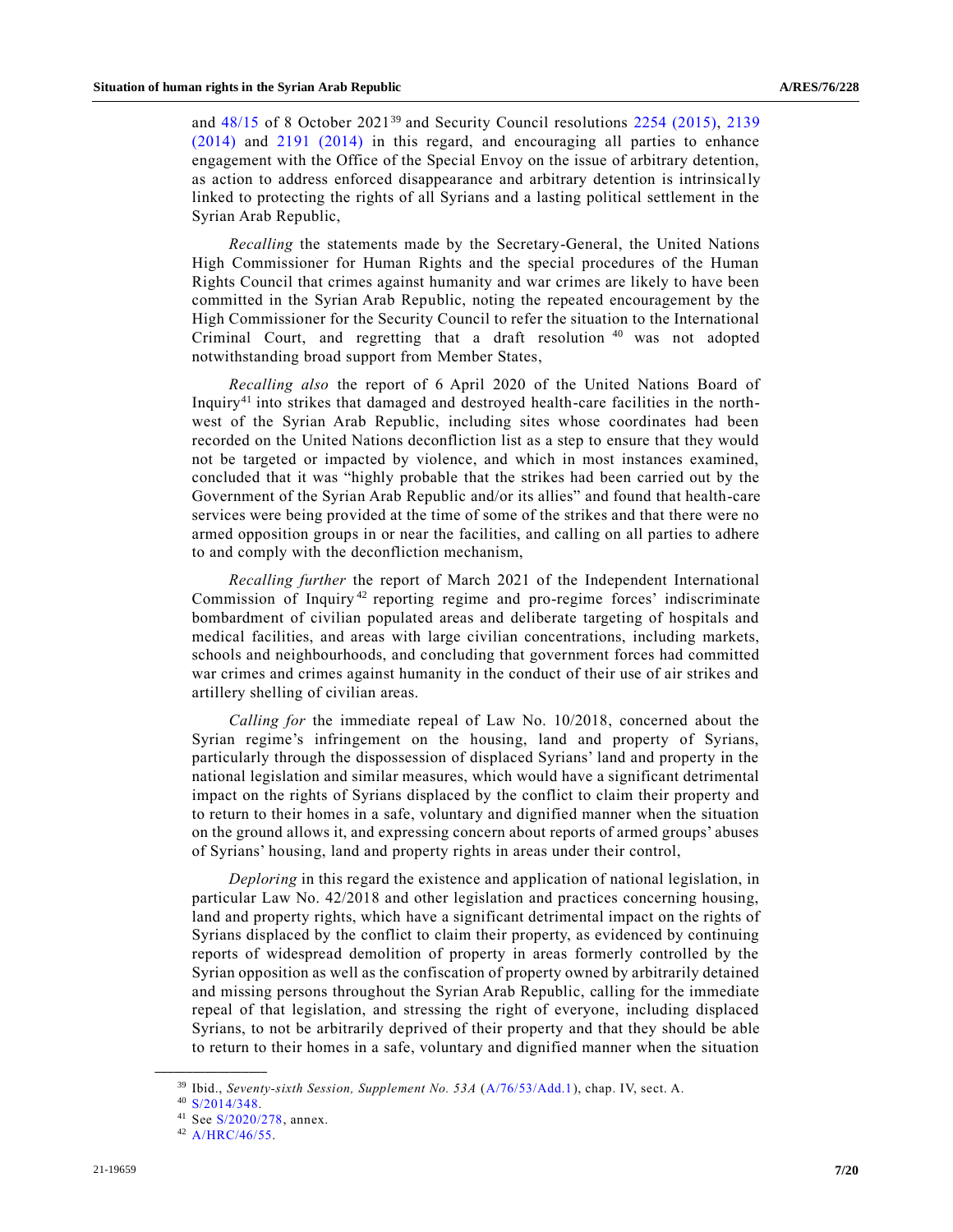on the ground allows it, noting in this regard the issuing in September by the Syrian Ministry of Justice of Circular No. 30 of 2021, which requires prior security approval in order to obtain judicial power of attorney, an order that risks further disenfranchisement of displaced people and refugees who rely on power of attorney to conduct civil administrative affairs,

*Expressing concern* that the implementation of Security Council resolutions [2139 \(2014\),](https://undocs.org/en/S/RES/2139(2014)) [2165 \(2014\),](https://undocs.org/en/S/RES/2165(2014)) [2191 \(2014\),](https://undocs.org/en/S/RES/2191(2014)) [2254 \(2015\),](https://undocs.org/en/S/RES/2254(2015)) [2258 \(2015\),](https://undocs.org/en/S/RES/2258(2015)) [2268 \(2016\),](https://undocs.org/en/S/RES/2268(2016)) 2286 [\(2016\),](https://undocs.org/en/S/RES/2286(2016)) [2393 \(2017\),](https://undocs.org/en/S/RES/2393(2017)) [2401 \(2018\),](https://undocs.org/en/S/RES/2401(2018)) [2449 \(2018\),](https://undocs.org/en/S/RES/2449(2018)) [2504 \(2020\),](https://undocs.org/en/S/RES/2504(2020)) [2533 \(2020\)](https://undocs.org/en/S/RES/2533(2020)) and [2585 \(2021\)](https://undocs.org/en/S/RES/2585(2021)) remains unresolved, and noting the urgent need to strengthen efforts to address the humanitarian situation in the Syrian Arab Republic, including through protection of civilians and safe, full, immediate, unimpeded and sustained humanitarian access throughout the Syrian Arab Republic,

*Emphasizing* that the humanitarian cross-border mechanism remains an essential and life-saving channel to address the humanitarian needs of a significant portion of the population of the Syrian Arab Republic, which cannot be reached through existing operations within the Syrian Arab Republic, and emphasizing the importance of cross-line operations and also that an immediate and significant improvement to cross-line access and respect for principled humanitarian action are essential to prevent further unnecessary suffering and loss of life,

*Expressing grave concern* at the impact of the COVID-19 pandemic and about United Nations reports on rising numbers of death notices and burials which seem to indicate that actual COVID-19 cases in the Syrian Arab Republic far exceed official figures, recognizing that the pandemic presents a profound challenge to the decimated health system, socioeconomic and humanitarian situations of the Syrian Arab Republic, and the disproportionate impacts on women and girls, underlining that the grave risk posed by COVID-19 heightens the imperative of using every possible means, including the cross-border mechanism, to reach people in need without preconditions and discrimination, calling for the provision of humanitarian assistance to all parts of the Syrian Arab Republic, including in areas where humanitarian needs are especially urgent, and stressing the importance of accurate and timely data collection and reporting,

*Recalling its commitment* to Security Council resolutions [2170 \(2014\),](https://undocs.org/en/S/RES/2170(2014)) 2178 [\(2014\)](https://undocs.org/en/S/RES/2178(2014)) and [2253 \(2015\)](https://undocs.org/en/S/RES/2253(2015)) of 17 December 2015,

*Alarmed* that more than 5.6 million refugees, including more than 3.8 million women and children, have been forced to flee the Syrian Arab Republic and that 11.1 million people in the Syrian Arab Republic, of whom 6.6 million are internally displaced, require urgent humanitarian assistance, which has resulted in an influx of Syrian refugees into neighbouring countries, other countries in the region and beyond, and alarmed at the risk the situation presents to regional and international stability,

*Expressing its profound indignation* at the death of more than 29,000 children and the many more injured since the beginning of the peaceful protests in March 2011, and at all violations and abuses committed against children, in particular by the Syrian regime, in contravention of applicable international law, including those involving their recruitment and use, abduction, killing and maiming and rape and other forms of sexual and gender-based violence, attacks on schools and hospitals, and denial of humanitarian access, as well as their arbitrary arrest, detention, torture and illtreatment and their use as human shields, and noting in this regard the adoption on 18 July 2019 of the Security Council Working Group on Children and Armed Conflict conclusions on children and armed conflict in the Syrian Arab Republic<sup>43</sup> as well as the report of 13 January 2020 of the Independent International Commission of Inquiry

<sup>43</sup> [S/AC.51/2019/1.](https://undocs.org/en/S/AC.51/2019/1)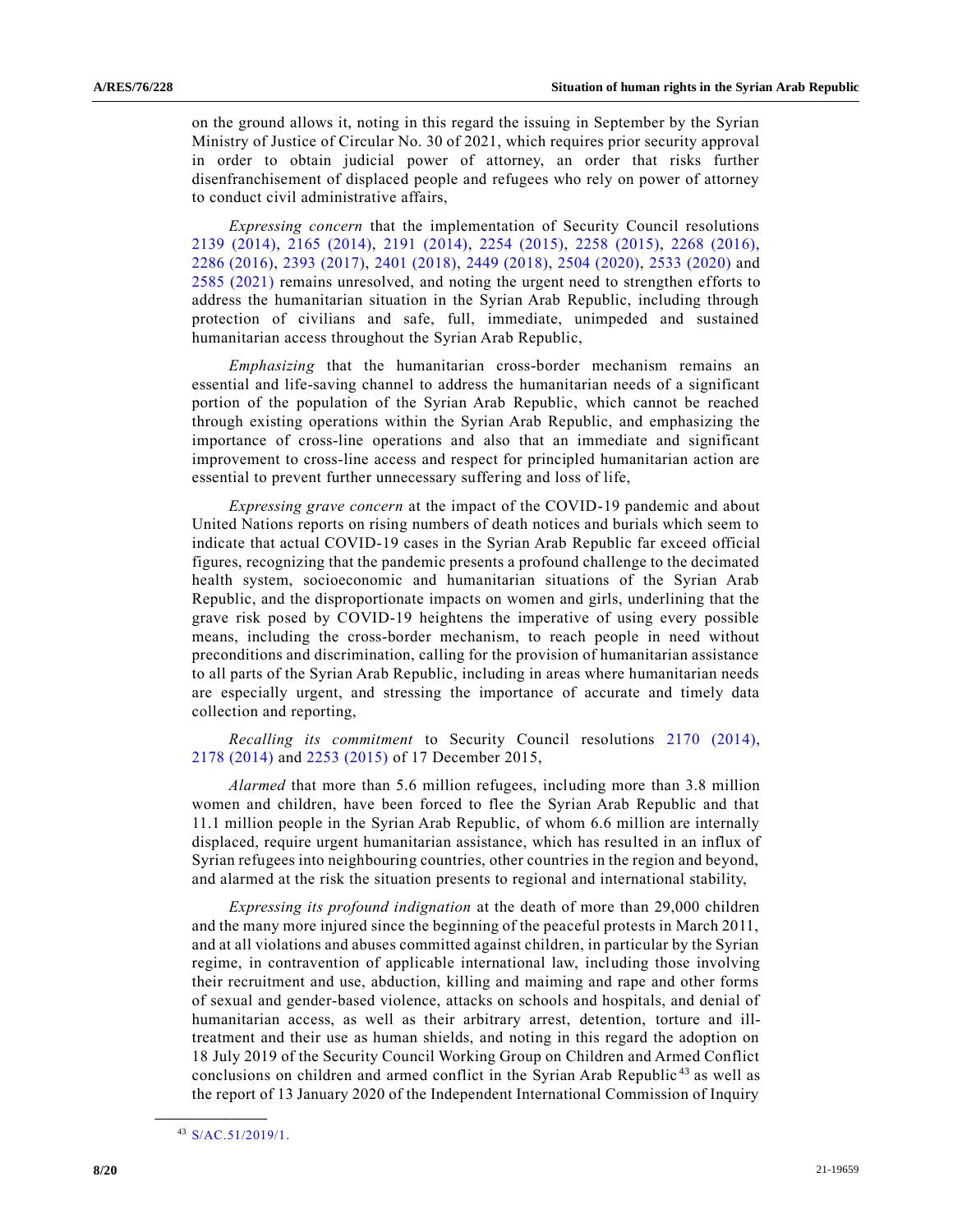entitled "They have erased the dreams of my children: children's rights in the Syrian Arab Republic", and emphasizing that the Syrian regime and its allies must comply with their applicable international law obligations that are relevant to children, including under the Convention on the Rights of the Child and the Protocols thereto,

*Noting with concern* that the Hawl camp currently hosts over 58,000 people, 93 per cent of whom are women and children, including some 35,000 children under 12 years of age who live under extremely challenging conditions,

*Recalling with serious concern* the findings of the Commission of Inquiry in its report entitled "Out of sight, out of mind: deaths in detention in the Syrian Arab Republic", and its report to the Human Rights Council dated September 2021, <sup>44</sup> noting in this regard the issuing of death notifications of detained individuals by the Syrian regime, which provides further indication of systematic violations of international human rights law and international humanitarian law, as well as the Commission's reporting in March 2019 and 2021 on the scope and scale of arbitrary arrests and detention used by government forces as tools of repression that have led to the custodial deaths of tens of thousands of Syrian civilians and its reporting that the deaths of thousands of individuals previously detained in Hama, Ladhiqiyah, Hasakah and Damascus have been confirmed by Syrian regime entities through certificates of death, and the findings of the Commission in its report of March 2021 entitled "Arbitrary Imprisonment and Detention", noting that the whereabouts of tens of thousands of detainees remains unknown and unacknowledged by the Syrian regime, recalling chilling accounts of detention, killings, disappearances, torture and inhumane conditions, which the Commission meticulously documented and described as amounting to crimes against humanity, of extermination, murder, rape or other forms of sexual and gender-based violence, torture and imprisonment in the context of the regime's widespread and systematic detentions, and immediately calling for the cessation of torture and other cruel, inhuman or degrading treatment or punishment, and sexual and gender-based violence, in places of detention, and the cessation of all forms of incommunicado detention, for the release of all persons arbitrarily detained, for all feasible measures to be taken, under Security Council resolution [2474 \(2019\)](https://undocs.org/en/S/RES/2474(2019)) of 11 June 2019, to search for and reveal the fates of those detained and/or disappeared, and for the further establishment of an effective channel of communication with families to ensure that their legal, economic and psychological needs are addressed adequately, as set out in its latest report, <sup>45</sup>

*Urging* the Syrian regime to provide families with the remains of their relatives whose fate has been disclosed, including those who have been summarily executed, to take all appropriate measures immediately to protect the lives and rights of all persons currently detained or unaccounted for, and to clarify the fate of those who remain missing or are still in custody in accordance with Security Council resolution [2474 \(2019\),](https://undocs.org/en/S/RES/2474(2019)) many of whom still remain in detention and are highly vulnerable to COVID-19 owing to overcrowded conditions and pre-existing health issues, such as widespread malnutrition and tuberculosis, despite calls from the Secretary-General, the Special Envoy and the international community for the large-scale release of detainees in the Syrian Arab Republic to mitigate the spread of the virus,

*Welcoming* Security Council resolution [2475 \(2019\)](https://undocs.org/en/S/RES/2475(2019)) of 20 June 2019 on the situation of persons with disabilities in armed conflict, expressing serious concern regarding the disproportionate impact that armed conflict has on persons with disabilities, including abandonment, violence and lack of access to basic services, stressing the protection and assistance needs of all affected civilian populations, and

<sup>44</sup> [A/HRC/48/70.](https://undocs.org/en/A/HRC/48/70)

<sup>45</sup> [A/HRC/45/31.](https://undocs.org/en/A/HRC/45/31)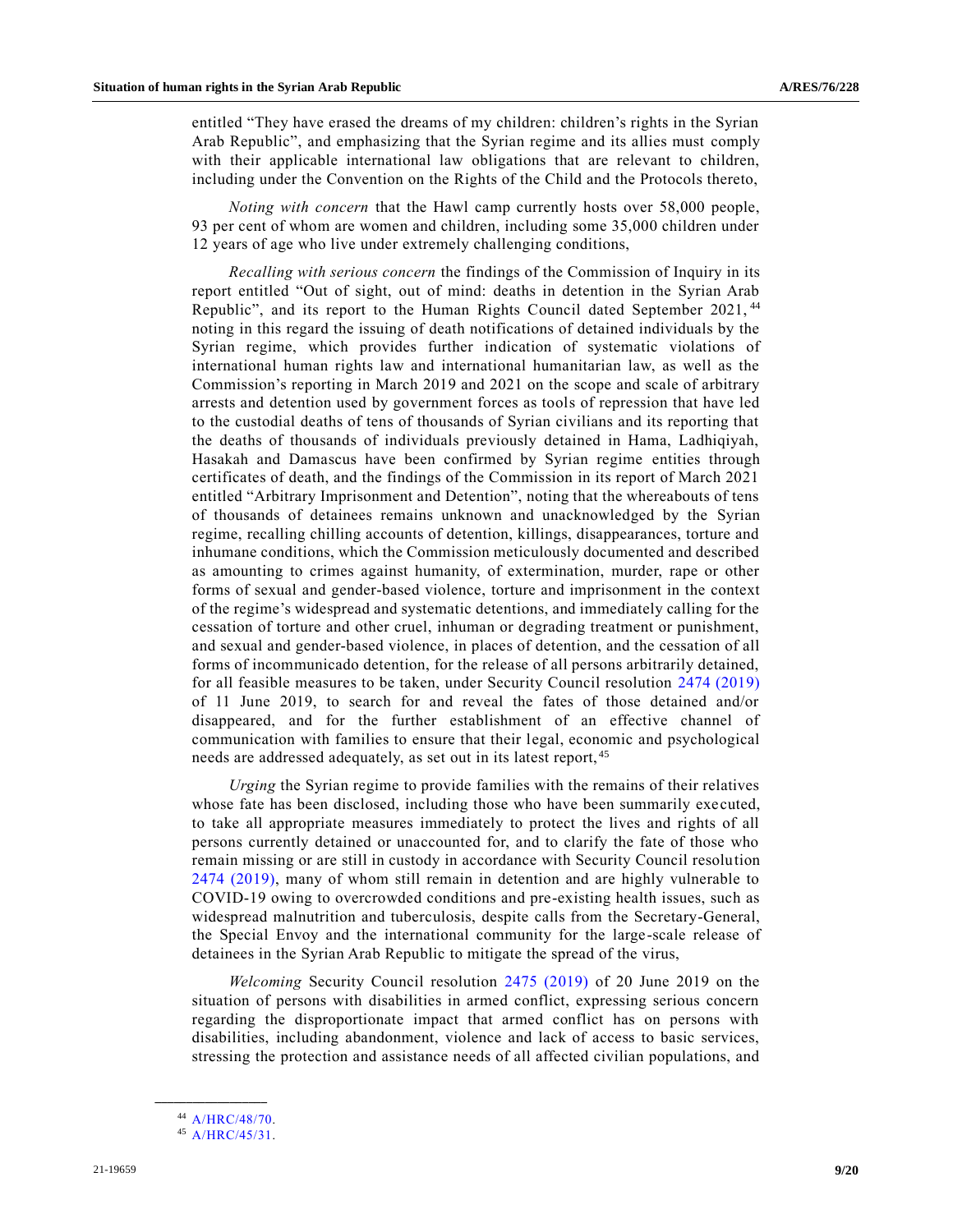emphasizing the need to consider the particular needs of persons with disabilities in humanitarian response in the Syrian conflict,

*Expressing its deep appreciation* for the significant efforts that have been made by neighbouring countries and other countries in the region to accommodate Syrians, while acknowledging the increasing financial, socioeconomic and political impact of the presence of large-scale refugee and displaced populations in those countries,

*Welcoming* the efforts of the United Nations and the League of Arab States and all diplomatic efforts to achieve a political solution to the Syrian crisis based on the final communiqué of the Action Group for Syria of 30 June 2012 and consistent with Security Council resolution [2254 \(2015\),](https://undocs.org/en/S/RES/2254(2015))

*Expressing full support* for the efforts of the Special Envoy of the Secretary-General for Syria, with a view to the protection of the civilian population and the full implementation of the Syrian political process that establishes credible, inclusive and non-sectarian governance in accordance with the final communiqué and consistent with Security Council resolutions [2254 \(2015\)](https://undocs.org/en/S/RES/2254(2015)) and [2258 \(2015\),](https://undocs.org/en/S/RES/2258(2015)) urging Syrian parties to engage constructively with the Constitutional Committee in order to pave the way for the negotiation of a genuine political transition, noting with appreciation the mediation efforts to facilitate the establishment of a ceasefire in the Syrian Arab Republic, as noted by the Security Council in its resolution [2336 \(2016\),](https://undocs.org/en/S/RES/2336(2016)) and supporting the efforts to end violence, while expressing deep concern at the violations, demanding that all parties to the ceasefire in the Syrian Arab Republic respect their commitments, and urging all Member States, especially the members of the International Syria Support Group, to use their influence to ensure respect for those commitments and the full implementation of those resolutions, to support efforts to create conditions for a durable and lasting ceasefire, which is essential to achieving a political solution to the conflict in the Syrian Arab Republic, and to bring to an end the systematic, widespread and gross violations and abuses of human rights and violations of international humanitarian law,

1. *Strongly condemns* the systematic, widespread and gross violations and abuses of international human rights law and violations of international humanitarian law committed in the Syrian Arab Republic and the indiscriminate and disproportionate attacks against the civilian population and against civilian infrastructure, in particular attacks on medical facilities and schools, which continue to claim civilian lives, and demands that all parties comply with their obligations under international humanitarian law;

2. *Deplores and condemns in the strongest terms* the continued armed violence by the Syrian regime against the Syrian people since the beginning of the peaceful protests in 2011, and demands that the Syrian regime immediately put an end to all attacks against civilians, take all feasible precautions to avoid, and in any event to minimize, incidental loss of civilian life, injury to civilians and damage to civilian objects and meet its responsibilities to protect the Syrian population and immediately implement Security Council resolutions [2254 \(2015\),](https://undocs.org/en/S/RES/2254(2015)) [2258 \(2015\)](https://undocs.org/en/S/RES/2258(2015)) and [2286 \(2016\);](https://undocs.org/en/S/RES/2286(2016))

3. *Urges* all Member States, especially the members of the International Syria Support Group, to create conditions for continued negotiations for a political solution to the Syrian conflict, under the auspices of the United Nations, by working towards the nationwide ceasefire, to enable safe, full, immediate, unimpeded and sustained humanitarian access and to lead to the release of those arbitrarily detained and ensure the assessment of the number of people who remain in prisons, consistent with Security Council resolution [2254 \(2015\),](https://undocs.org/en/S/RES/2254(2015)) as only a durable and inclusive political solution to the conflict can bring an end to the systematic, widespread and gross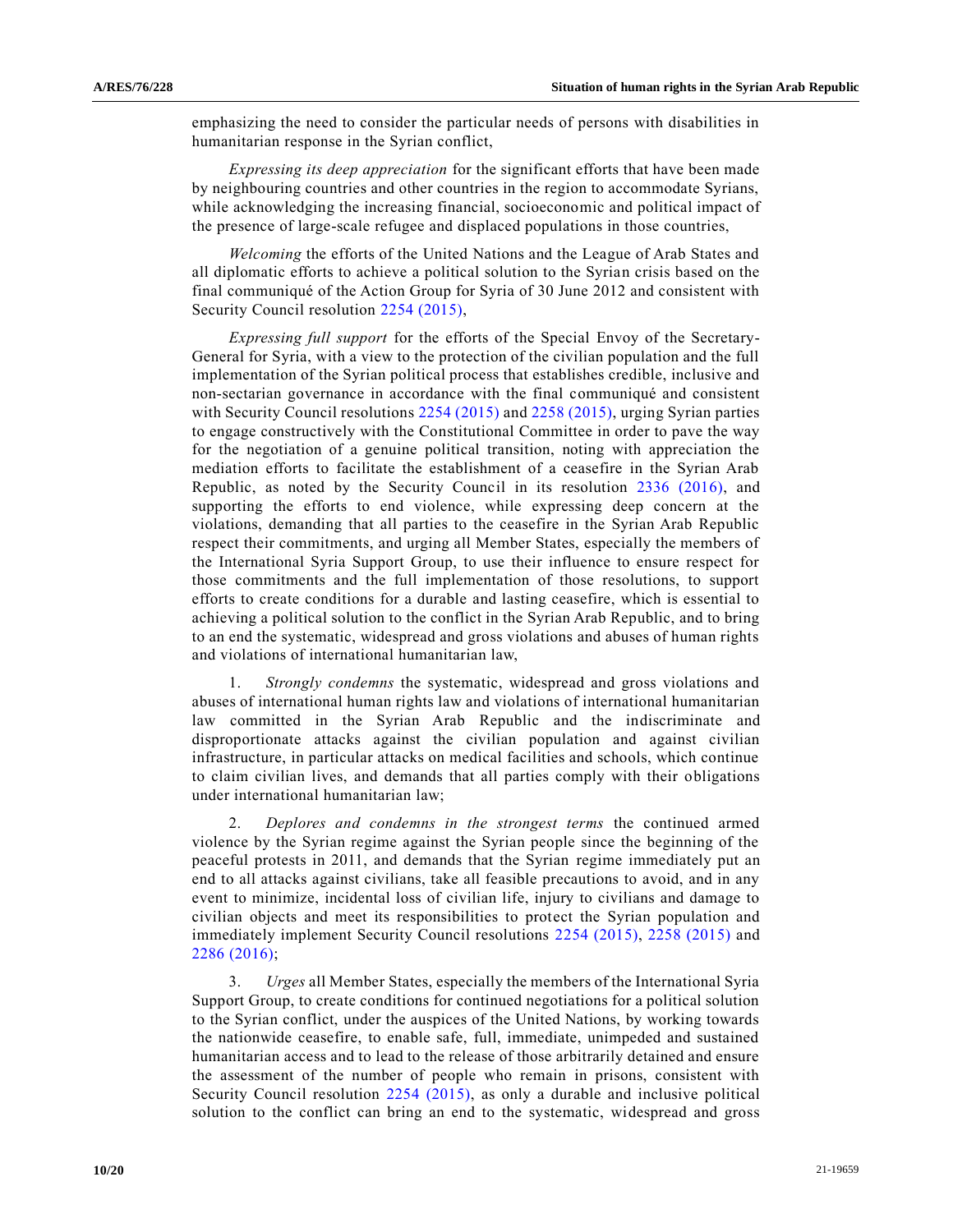violations and abuses of international human rights law and violations of international humanitarian law;

4. *Strongly condemns* any use of chemical weapons, such as chlorine, sarin and sulfur mustard, by any party to the conflict in the Syrian Arab Republic, emphasizes that the development, production, acquisition, stockpiling, retention, transfer or use of chemical weapons anywhere, at any time, by anyone, under any circumstances, is unacceptable, constitutes one of the most serious crimes under international law, and is a violation of the Convention on the Prohibition of the Development, Production, Stockpiling and Use of Chemical Weapons and on Their Destruction and Security Council resolution [2118 \(2013\),](https://undocs.org/en/S/RES/2118(2013)) and expresses its strong conviction that individuals responsible for the development, production, acquisition, stockpiling, retention, transfer or use of chemical weapons must and should be held accountable;

5. *Demands* that the Syrian regime and ISIL (also known as Da'esh) immediately desist from any further use of chemical weapons;

6. *Welcomes* the establishment and operationalization of the Investigation and Identification Team of the Organisation for the Prohibition of Chemical Weapons, which is authorized to identify the perpetrators of the use of chemical weapons in the Syrian Arab Republic, thereby making an important contribution towards the ultimate goal of holding such perpetrators to account, and in this regard also welcomes the memorandum of understanding concluded between the International, Impartial and Independent Mechanism to Assist in the Investigation and Prosecution of Persons Responsible for the Most Serious Crimes under International Law Committed in the Syrian Arab Republic since March 2011 and the Organisation for the Prohibition of Chemical Weapons as well as the ongoing cooperation between them;

7. *Recalls* the issuance of the Secretary-General's bulletin on the records and archives of the Organisation for the Prohibition of Chemical Weapons-United Nations Joint Investigative Mechanism, and calls upon the Secretary-General, Member States and other relevant actors to ensure that the relevant materials are processed expeditiously to be shared with the International, Impartial and Independent Mechanism without any further delays;

8. *Demands* that the Syrian regime adhere fully to its international obligations, including the requirement that it declare in full its chemical weapons programme, with special emphasis on the need for the Syrian Arab Republic to urgently resolve the verified gaps, inconsistencies and discrepancies pertaining to its declaration in respect of the Convention on the Prohibition of the Development, Production, Stockpiling and Use of Chemical Weapons and on Their Destruction and to eliminate its chemical weapons programme in its entirety; <sup>46</sup>

9. *Requests* that the Executive Council of the Organisation for the Prohibition of Chemical Weapons consider additional procedures for stringent verification pursuant to article IV, paragraph 8, and article V, paragraph 10, of the Convention, in order to ensure the complete destruction of the Syrian chemical weapons programme and prevent any further use of chemical weapons;

10. *Deplores and condemns in the strongest terms* the continued widespread and systematic gross violations and abuses of human rights and fundamental freedoms and all violations of international humanitarian law by the Syrian regime, the government-affiliated militias and those who fight on their behalf, including those deliberately targeting civilians or civilian objects, attacks on schools, hospitals, civilian water stations and places of worship, indiscriminate attacks with heavy weapons, aerial bombardments, cluster munitions, ballistic missiles, barrel bombs,

<sup>46</sup> Security Council resolution [2118 \(2013\),](https://undocs.org/en/S/RES/2118(2013)) annex I.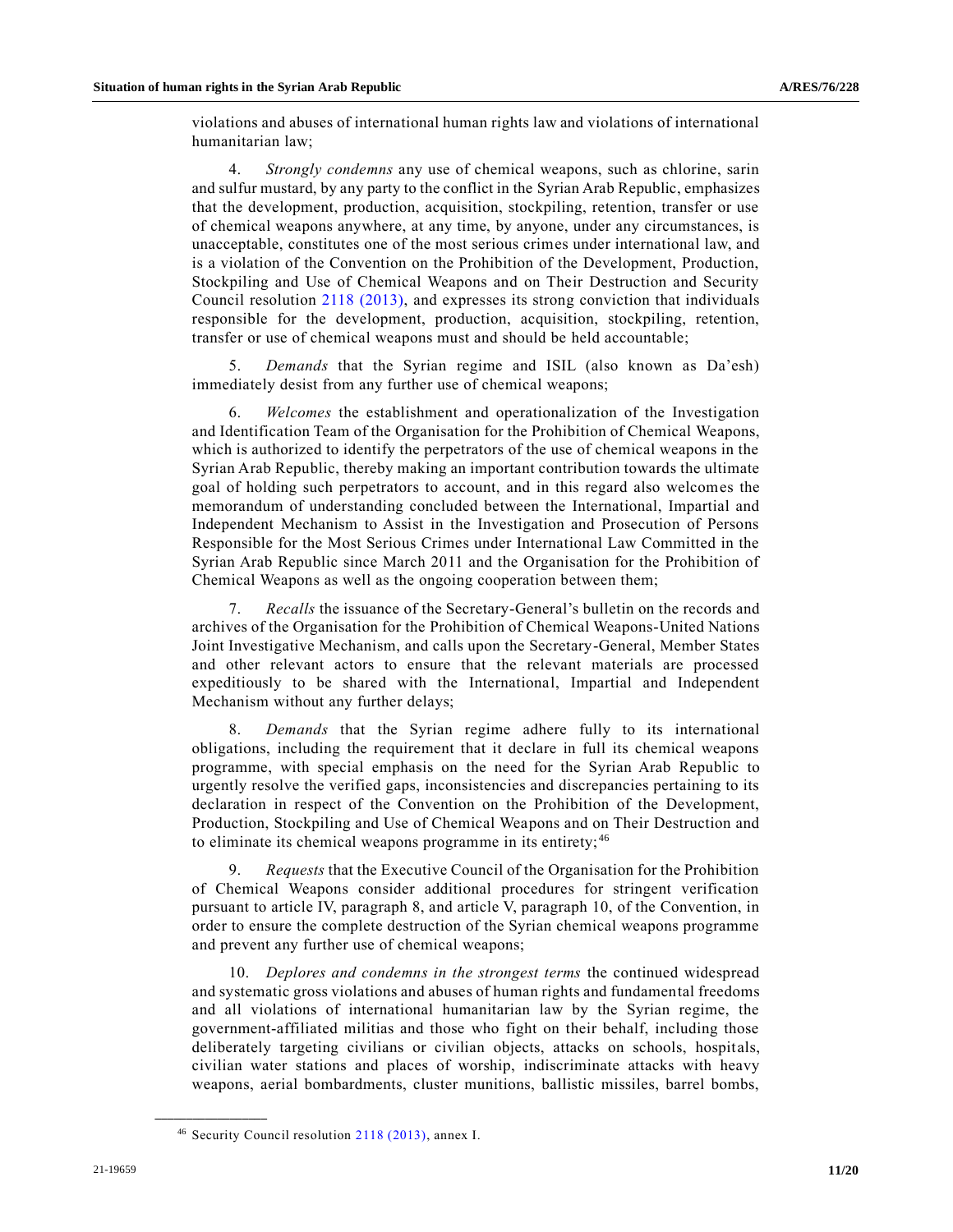chemical or other weapons and other force targeting civilians, as well as the starvation of the civilian population as a method of warfare, massacres, arbitrary executions, extrajudicial killings, the killing of peaceful protesters, human rights defenders and journalists, individuals and members of communities on the basis of their religion or belief, arbitrary detention, enforced disappearances, forced displacement of members of minority groups and of those opposed to the Syrian regime, unlawful interference with access to medical treatment, failure to respect and protect medical personnel, torture, systematic sexual and gender-based violence, including rape in detention, and ill-treatment, other violations and abuses of human rights, including those of women and children, and violations of international humanitarian law;

11. *Condemns unequivocally* all attacks and violence against journalists and media workers by the Syrian regime, the government-affiliated militias and non-State armed groups, urges all parties to respect the professional independence and rights of journalists, and recalls in this regard that journalists and media workers engaged in dangerous professional missions in areas of armed conflict shall be considered civilians and shall be protected as such, provided that they take no action adversely affecting their status as civilians;

12. *Strongly condemns* all violations and abuses of human rights and all violations of international humanitarian law, including the killing and persecution of individuals and members of communities on the basis of their religion or belief, by armed non-State actors, as well as any human rights abuses or violations of international humanitarian law by non-State armed groups, including Hizbullah and those designated as terrorist groups by the Security Council;

13. *Deplores and strongly condemns* the terrorist acts and violence committed against civilians by ISIL (also known as Da'esh), Hay'at Tahrir al-Sham (formerly known as the Nusrah Front), Al-Qaida-affiliated terrorist groups, terrorist groups, such as Hurras al-Din, designated by the Security Council and other violent extremist groups and their continued gross, systematic and widespread abuses of human rights and violations of international humanitarian law, and reaffirms that terrorism cannot and should not be associated with any religion, gender, ethnicity, nationality or civilization;

14. *Condemns in the strongest terms* the gross and systematic abuse of women's and children's rights by terrorist groups and armed groups, including so-called ISIL (also known as Da'esh), in particular those involving the killing of women and girls, sexual and gender-based violence, including the enslavement and sexual exploitation and abuse of women and girls and the recruitment, use and abduction of children;

15. *Condemns* the reported forced displacements of the population in the Syrian Arab Republic, including forced displacement of civilians as a result of local truce agreements, as highlighted by the Commission of Inquiry, and the alarming impact thereof on the demography of the country, which amounts to a strategy of radical demographic change initiated by the Syrian regime, its allies and other non-State actors, calls upon all parties concerned to cease immediately all activities related to these actions, including any activities that may amount to war crimes and crimes against humanity, notes that impunity for such crimes is unacceptable, reaffirms that those responsible for such breaches of international law, must be brought to justice, and supports efforts to collect evidence in view of future legal action;

16. *Emphasizes* the importance of creating conditions conducive to voluntary, safe, dignified and informed movements of internally displaced persons within the Syrian Arab Republic, and strongly urges all parties to work with the United Nations to ensure that any such movements are in line with the Guiding Principles on Internal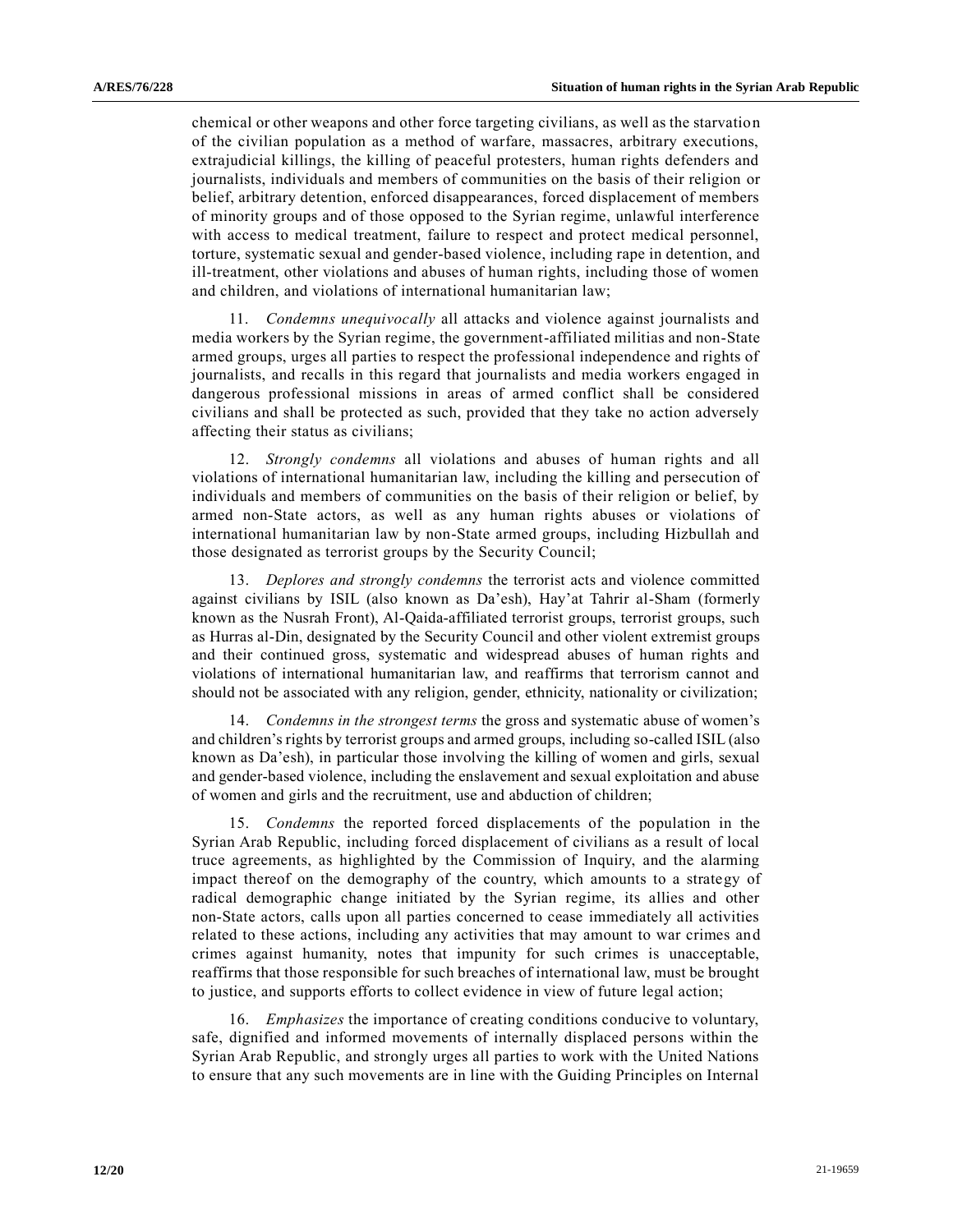Displacement, $47$  and that displaced persons receive the information they need to make informed and voluntary decisions about their movement and safety;

17. *Condemns* the reported forced displacement of populations in the Syrian Arab Republic, expresses deep concern at reports of social and demographic engineering in areas throughout the country, and calls upon all parties concerned to cease immediately all activities that cause these actions, including any activities that may amount to war crimes or crimes against humanity;

18. *Reminds* the Government of the Syrian Arab Republic of its obligations under the Convention against Torture and Other Cruel, Inhuman or Degrading Treatment or Punishment,<sup>48</sup> including its obligation to take effective measures to prevent acts of torture in any territory under its jurisdiction, and calls upon all States parties to the Convention to comply with any relevant obligations under the Convention, including with respect to the obligation to extradite or prosecute contained in article 7 of the Convention;

19. *Encourages* the Special Rapporteur on the human rights of internally displaced persons and the Office of the United Nations High Commissioner for Refugees to remain seized of the urgent human rights and humanitarian situation of internally displaced persons in the Syrian Arab Republic, with a view to helping Member States, the United Nations, including the High-level Panel on Internal Displacement established by the Secretary-General, and other humanitarian and human rights actors to improve their responses to internal displacement in the Syrian Arab Republic, with a focus on identifying durable solutions for displaced persons, reducing the significant gap between needs and available resources, improving the collection and coordination of data on displacement, including on displaced children, and providing more effective assistance through well-planned programmes;

20. *Deplores* the continued closure of the Bab al-Salam and Ya'rubiyah border crossings for the purpose of cross-border humanitarian aid, and urges the Security Council to reauthorize the use of these border crossings and to continue to consider additional crossing points to meet humanitarian needs, considering that humanitarian needs have risen 38 per cent in north-east Syrian Arab Republic since the closing of the Ya'rubiyah border crossing alone, according to the United Nations, emphasizes that more than 6.9 million people live in areas not under the control of the Syrian regime and 5.3 million require humanitarian assistance in the north-east and northwest, and also considers the multiplier effect of the COVID-19 pandemic and that the cross-border mechanism remains an indispensable tool to address the humanitarian needs of the population, including to deliver vaccines and supplies to combat the COVID-19 pandemic, which cannot be adequately reached through existing operations within the Syrian Arab Republic, in the light of the limitations of crossline assistance;

21. *Demands* that the Syrian regime and all other parties to the conflict not hinder safe, full, timely, immediate, unrestricted and sustained humanitarian access, and calls for the continuation of cross-border humanitarian support beyond July 2022;

22. *Strongly condemns* the persistent and widespread use of sexual and genderbased violence, abuse and exploitation, including in government detention centres, including those run by the intelligence agencies, notes that such acts may constitute violations of international humanitarian law, violations of international human rights law and abuses of human rights, in this regard expresses deep concern at the prevailing climate of impunity for sexual and gender-based violence, urges all parties to the conflict, especially the Syrian regime, to immediately cease the perpetration of

<sup>47</sup> [E/CN.4/1998/53/Add.2,](https://undocs.org/en/E/CN.4/1998/53/Add.2) annex.

<sup>48</sup> United Nations, *Treaty Series*, vol. 1465, No. 24841.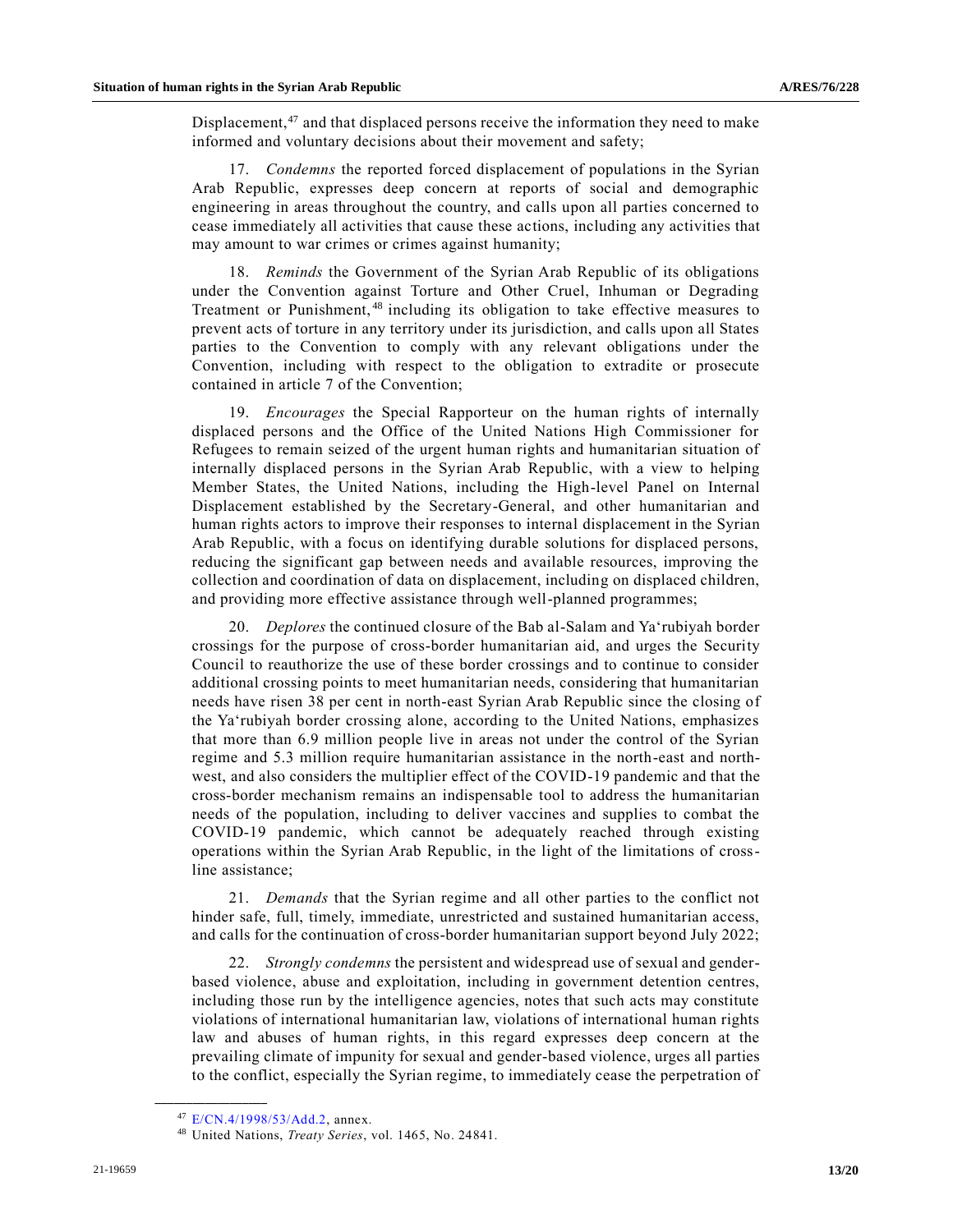sexual and gender-based violence, and urges the Syrian regime to ensure that victims and survivors of sexual and gender-based violence have access to holistic support and are able to seek reparations and redress;

23. *Also strongly condemns* all violations and abuses committed against children in contravention of applicable international law, including those involving their recruitment and use, killing and maiming, rape and all other forms of sexual and gender-based violence, abductions, denial of humanitarian access and education for children, and attacks on civilian objects, including schools and hospitals, as well as their arbitrary arrest, unlawful detention, torture and ill-treatment and their use as human shields;

24. *Expresses grave concern* at the deprivation of liberty of children for their association or alleged association with armed groups or armed forces, and urges the Syrian regime to comply with its obligations under the Convention on the Rights of the Child, as applicable, in particular that the arrest, detention and imprisonment of children should be used only as a measure of last resort and for the shortest appropriate period of time, and that in actions concerning children the best interests of the child should be a primary consideration;

25. *Reaffirms* the Syrian regime's responsibility for the systematic use of enforced disappearances, takes note of the assessment of the Commission of Inquiry that the Syrian regime's use of enforced disappearances amounts to a crime against humanity, and condemns the targeted disappearances of young men and boys and the exploitation of ceasefires as an opportunity to forcibly recruit and arbitrarily detain them;

26. *Notes with deep concern* the March 2021 report of the Commission of Inquiry and its comments that widespread enforced disappearance has been deliberately perpetrated by all parties to the conflict and first and foremost the Syrian regime security forces throughout the past decade on a massive scale;

27. *Expresses deep concern* that, according to the recent findings of the Commission of Inquiry, the Syrian regime forces continue to deliberately conceal the fate and whereabouts of forcibly disappeared persons, intentionally prolonging the suffering of hundreds of thousands of family members of the forcibly disappeared, which is gravely concerning as evidence suggests that the Syrian regime maintains a detailed bureaucracy and high degree of centralized control with regard to those it has detained, including records on who is detained and where, noting the potential value of such information to family members of those who are missing, including those forcibly disappeared, and calls upon the Syrian regime to provide information on detained, missing or forcibly disappeared persons to their families;

28. *Encourages* all parties to the conflict to enhance their engagement with the Special Envoy of the Secretary-General for Syria to hasten the release of all arbitrarily detained persons by the Syrian regime and to make progress on the issue of missing persons;

29. *Demands* that the Syrian regime, consistent with its obligations under relevant provisions of international human rights law and international humanitarian law, promote non-discriminatory access to health services and respect and protect the wounded and sick as well as medical and health personnel from obstruction, threats and physical attacks, and notes with concern the limited access to health-care services in the light of COVID-19, particularly in the north of the Syrian Arab Republic, where health-care networks have been severely damaged and in many cases destroyed by the regime and its allies' aerial attacks;

30. *Strongly condemns* all attacks on the wounded and sick as well as medical and health personnel, their means of transport and equipment, as well as on hospitals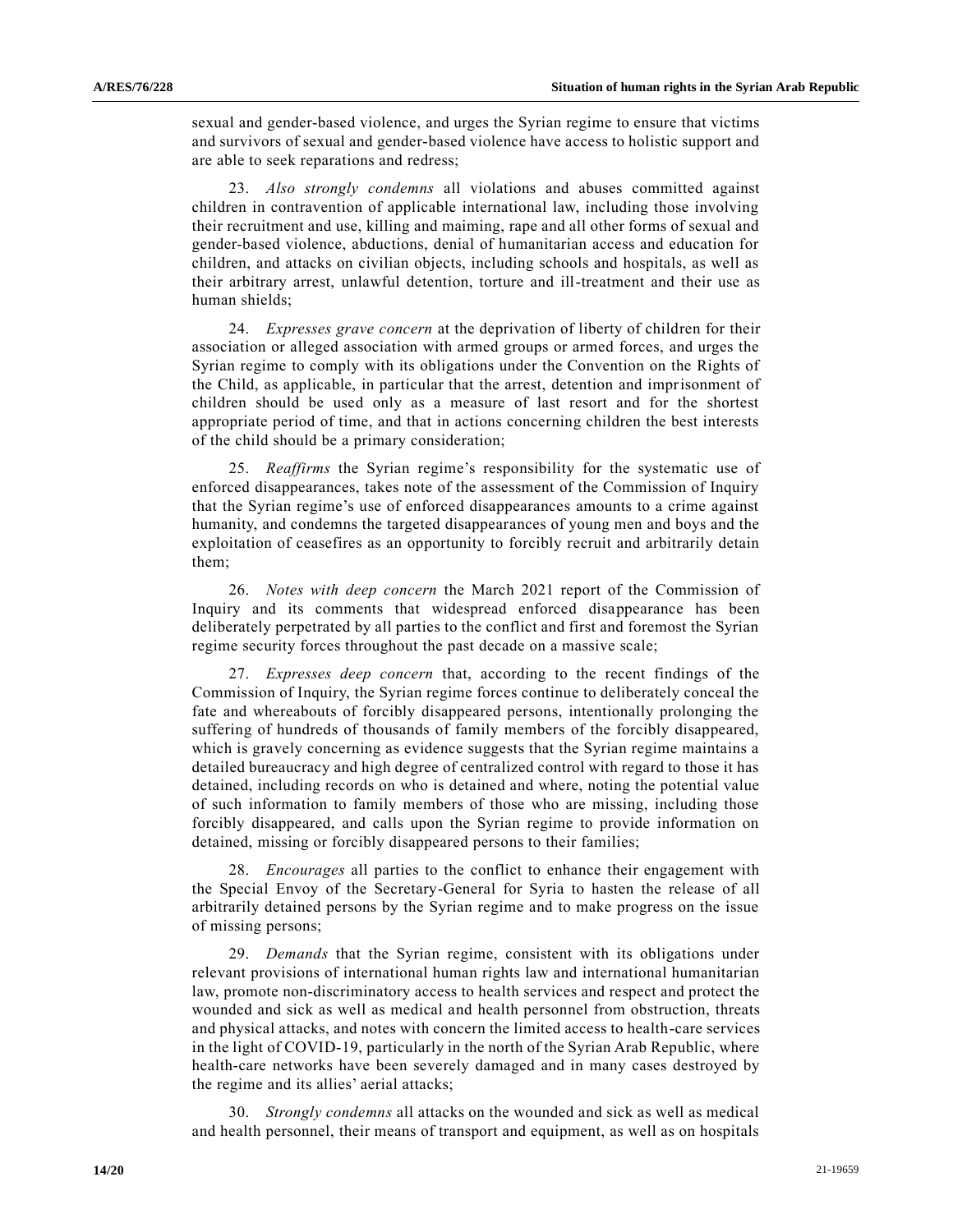and other medical facilities, deplores the long-term consequences of such attacks for the population and health-care systems of the Syrian Arab Republic, and reaffirms the obligations under international humanitarian law related to the protection of medical personnel and humanitarian personnel, their means of transport and equipment;

31. *Also strongly condemns* the targeting of humanitarian workers and persons engaged in medical duties, their means of transport and equipment and hospitals and other medical facilities, which may constitute war crimes, including the attack against the deconflicted Atarib cave hospital on 21 March 2021 and the terrorist attack against Al-Shifa' hospital on 12 June 2021;

32. *Urges* all parties to the conflict to develop effective measures to prevent acts of violence, attacks and threats of attacks against sick and wounded persons, internally displaced persons, as well as medical personnel and humanitarian personnel, hospitals and other medical facilities, including through the conduct of full, prompt, impartial and effective investigations to hold those responsible for any such acts to account;

33. *Expresses its profound concern* about the findings contained in the report of July 2020 of the Commission of Inquiry regarding at least 1,500 air strikes, predominantly air-to-ground missiles and barrel bombs launched in south-eastern Idlib and western Aleppo between 1 November 2019 and 5 March 2020, which damaged medical facilities, schools and markets and killed civilians, and the conclusions of the Commission of Inquiry that there exist "reasonable grounds to believe that pro-government forces committed the war crimes of deliberately attacking medical personnel and facilities by conducting air strikes", as well as "the war crime of launching indiscriminate attacks resulting in death or injury to civilians", causing the displacement of over 560,000 people from the north-west of Idlib, in addition to the previous displacement of more than half of the 2.5 million people residing in Idlib who have been displaced since the onset of conflict, often multiple times, stresses that the situation in Idlib is of particular concern, expresses its support for the current agreement to cease hostilities in order to avoid a further humanitarian catastrophe, and calls upon the guarantors of that agreement to ensure that the ceasefire is upheld and that humanitarian access is granted in a safe, full, rapid, unimpeded and sustainable manner;

34. *Demands* that the Syrian regime cooperate fully with the Commission of Inquiry, including by granting it immediate, full, safe, unhindered and sustained access throughout the Syrian Arab Republic;

35. *Strongly condemns* the intervention in the Syrian Arab Republic of all foreign terrorist fighters and those foreign organizations and foreign forces fighting on behalf of the Syrian regime, expresses deep concern that their involvement further exacerbates the deteriorating situation in the Syrian Arab Republic, including the human rights and humanitarian situation, which has a serious negative impact on the region, and further demands that all foreign terrorist fighters, and those who are fighting in support of the Syrian regime, including all militias sponsored by foreign Governments, must immediately withdraw from the Syrian Arab Republic;

36. *Demands* that all parties immediately put an end to all violations of international human rights law, abuses of human rights and violations of international humanitarian law, recalls, in particular, the obligation under international humanitarian law to distinguish between civilians and combatants and the prohibition against indiscriminate and disproportionate attacks and all attacks against civilians and civilian objects, further demands that all parties to the conflict take all appropriate steps to protect civilians, in compliance with international law, including by desisting from attacks directed against civilian objects, such as medical centres, schools and water stations, and refrain from militarizing such facilities, seek to avoid establishing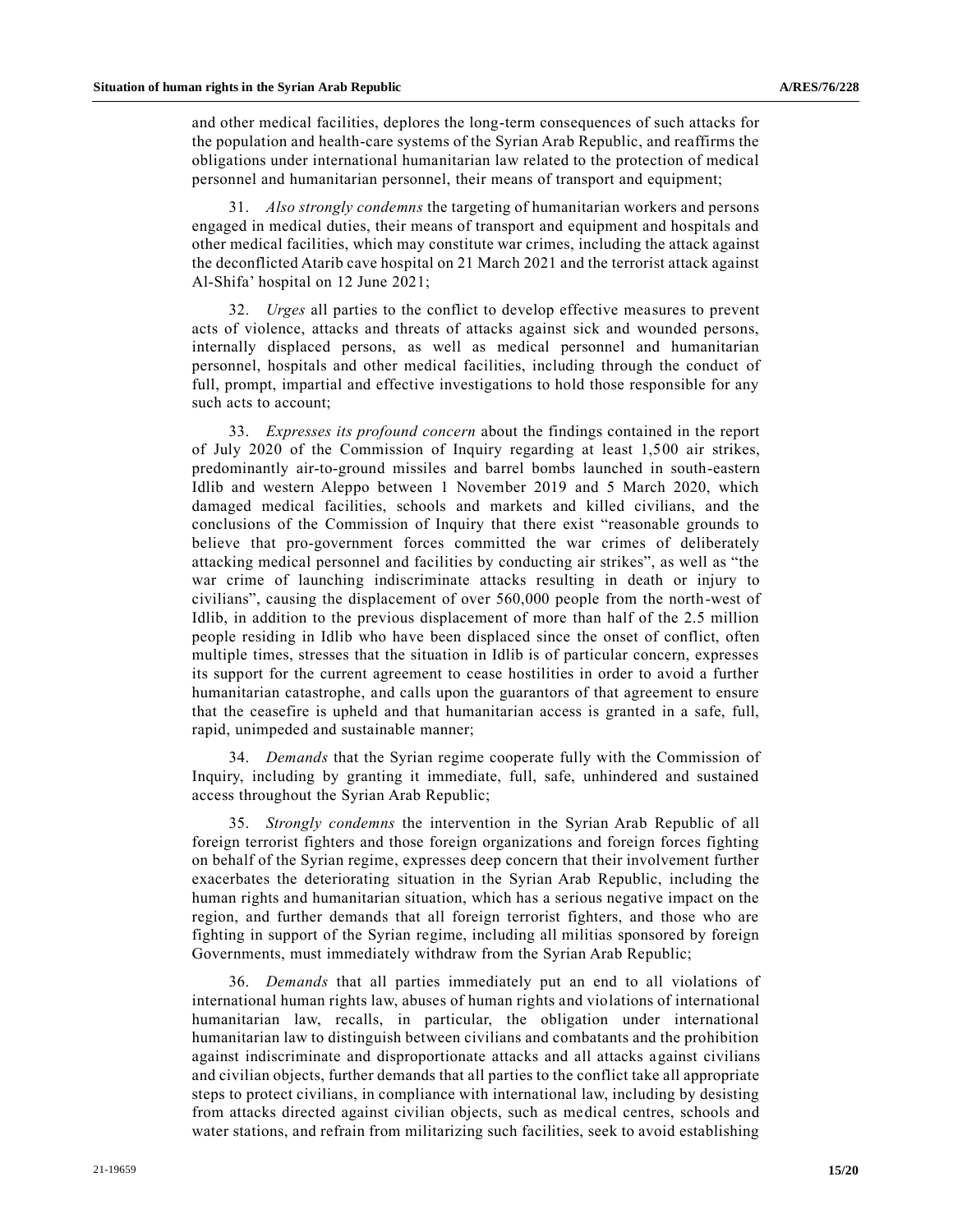military positions in densely populated areas and enable the evacuation of the wounded and all civilians who wish to leave areas of conflict, including besieged areas, and recalls in this regard that the Syrian regime bears primary responsibility for protecting its population;

37. *Condemns in the strongest terms* all attacks on protected objects, including indiscriminate and disproportionate attacks and those which may constitute a war crime, taking place in the Syrian Arab Republic, requests the Commission of Inquiry to continue to investigate all such acts, and demands that the Syrian regime meet its responsibility to protect the Syrian population;

38. *Demands* that the Syrian regime immediately cease any attacks on civilians, any disproportionate attacks and any indiscriminate use of weapons in populated areas, and recalls in this regard the obligation to respect international humanitarian law in all circumstances;

39. *Emphasizes* the need for accountability for crimes involving breaches of international law, in particular of international humanitarian law and human rights law, some of which may constitute war crimes or crimes against humanity, committed in the Syrian Arab Republic since March 2011, through fair and independent investigations and prosecutions at the domestic or international level;

40. *Requests* the International, Impartial and Independent Mechanism to submit an annual report to the General Assembly, starting at its seventy-fifth session, on the implementation of its mandate while preserving the confidential nature of its substantive work, in time for the annual presentation of the report by the Head of the Mechanism in April at a plenary meeting of the Assembly under the agenda item entitled "Prevention of armed conflict";

41. *Welcomes* efforts by the International, Impartial and Independent Mechanism to assist in the search for missing persons in the Syrian context, as stated in the Mechanism's reports to the General Assembly, and further encourages the Mechanism to identify additional ways and means to contribute to this end;

42. *Also welcomes* the inclusion of the full funding for the International, Impartial and Independent Mechanism in the budget proposal of the Secretary-General for 2020, in accordance with General Assembly resolution [73/182,](https://undocs.org/en/A/RES/73/182) and emphasizes the need to fully implement its previous decisions on the funding of the Mechanism in order to ensure that the Mechanism can operate at its full capacity as soon as possible;

43. *Emphasizes* the need to ensure that all those responsible for violations of international humanitarian law or violations and abuses of human rights law are held to account through appropriate, fair and independent domestic or international criminal justice mechanisms, stresses the need to pursue practical steps towards this goal, and for that reason encourages the Security Council to take appropriate action to ensure accountability, noting the important role that the International Criminal Court can play in this regard in accordance with complementarity;

44. *Welcomes* the efforts by States to investigate conduct in the Syrian Arab Republic and to prosecute crimes within their jurisdiction committed in the Syrian Arab Republic, encourages them to continue to do so and to share relevant information between States in accordance with their national legislation and international law, and also encourages other States to consider doing the same;

45. *Urgently requests* the Commission of Inquiry to present its latest reporting to the General Assembly during an interactive dialogue at its seventy-seventh session on the situation of human rights in the Syrian Arab Republic, and encourages United Nations monitoring and reporting to further document violations of international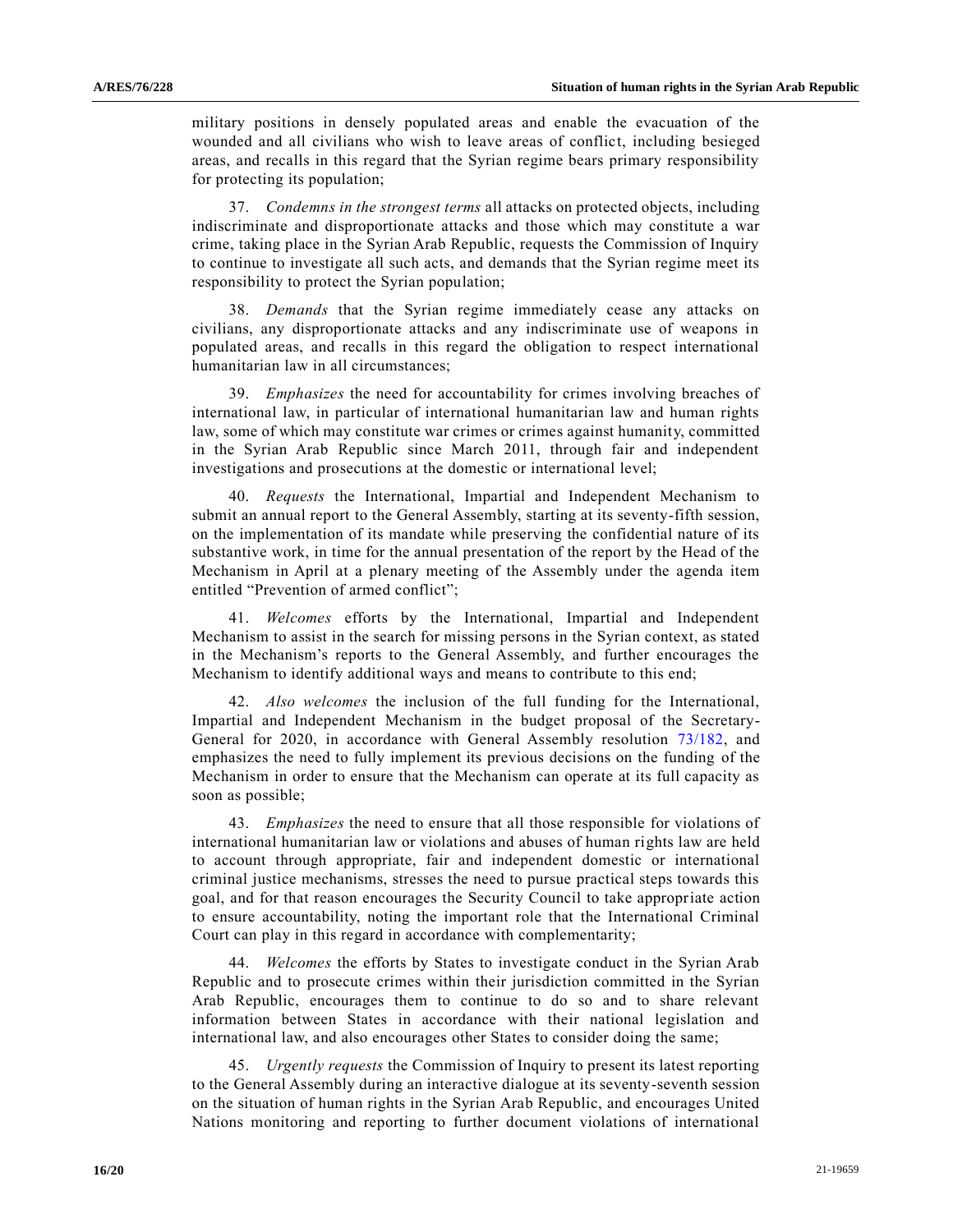humanitarian law and violations and abuses of human rights, including those that may amount to crimes against humanity and war crimes, to provide recommendations to facilitate improvements in civilian protection and accountability measures, and to feature witness testimony of Syrian human rights defenders, survivors of torture and sexual and gender-based violence, former detainees, and other Syrian voices through appropriate and safe means, and where informed consent has been provided;

46. *Deplores* the deteriorating humanitarian situation in the Syrian Arab Republic, and urges the international community to assume its responsibility for providing urgent financial support to enable the host countries and communities to respond to the growing humanitarian needs of Syrian refugees, while emphasizing the importance of burden-sharing;

47. *Calls upon* all members of the international community, including all donors, to fulfil their previous pledges and continue to provide much-needed support to the United Nations, its specialized agencies and other humanitarian actors to provide humanitarian and medical assistance to the millions of Syrians who are in need, including those displaced both internally and in host countries and communities;

48. *Welcomes* the efforts of those countries outside the region that have put in place measures and policies to assist and host Syrian refugees, encourages them to do more, also encourages other States outside the region to consider implementing similar measures and policies, with a view to providing Syrian refugees with protection and humanitarian assistance, acknowledges the need to improve the conditions on the ground to facilitate the return of refugees in a safe, voluntary, informed and dignified manner to their place of origin or another location of their choice, and takes note of the recent finding of the Commission of Inquiry that the Syrian Arab Republic does not yet offer a safe and stable environment for the sustainable and dignified return of refugees or for the 6.7 million displaced persons inside the country;

49. *Strongly condemns* the intentional denial of humanitarian assistance to civilians, from whatever quarter, and in particular the denial of medical assistance and the withdrawal of water and sanitation services to civilian areas, which has recently worsened, stressing that the starvation of civilians as a method of warfare is prohibited under international law, and noting especially the primary responsibility of the Government of the Syrian Arab Republic in this regard;

50. *Demands* that the Syrian regime and all other parties to the conflict ensure the full, immediate, unimpeded and sustained safe and unhindered access of the United Nations and humanitarian actors, including to besieged and hard-to-reach areas such as Rukban, that the Syrian regime cease to impede the ability of the United Nations and humanitarian actors to move through the north-east of the Syrian Arab Republic and beyond, especially in the light of the restricted humanitarian space and worsened humanitarian situation following the failure to reauthorize the Ya'rubiyah border crossing in Security Council resolutions [2504 \(2020\),](https://undocs.org/en/S/RES/2504(2020)) [2533 \(2020\)](https://undocs.org/en/S/RES/2533(2020)) and [2585](https://undocs.org/en/S/RES/2585(2021))  [\(2021\)](https://undocs.org/en/S/RES/2585(2021)) and that all parties preserve the Fish Khabur border crossing and other crossing points along the Turkish borders with the Syrian Arab Republic, and allow sustained deliveries of humanitarian assistance to persons in need across the Syrian Arab Republic, including through commercial routes, consistent with Security Council resolutions [2139 \(2014\),](https://undocs.org/en/S/RES/2139(2014)) [2165 \(2014\),](https://undocs.org/en/S/RES/2165(2014)) [2191 \(2014\),](https://undocs.org/en/S/RES/2191(2014)) [2254 \(2015\),](https://undocs.org/en/S/RES/2254(2015)) [2258 \(2015\),](https://undocs.org/en/S/RES/2258(2015)) 2332 [\(2016\),](https://undocs.org/en/S/RES/2332(2016)) [2393 \(2017\),](https://undocs.org/en/S/RES/2393(2017)) [2401 \(2018\),](https://undocs.org/en/S/RES/2401(2018)) [2449 \(2018\),](https://undocs.org/en/S/RES/2449(2018)) [2504 \(2020\),](https://undocs.org/en/S/RES/2504(2020)) [2533 \(2020\)](https://undocs.org/en/S/RES/2533(2020)) and [2585 \(2021\);](https://undocs.org/en/S/RES/2585(2021))

51. *Strongly condemns* practices including abduction, hostage-taking, arbitrary detention, torture, and murder of civilians carried out by non-State armed groups and terrorist groups designated by the Security Council, most notably Hay'at Tahrir al-Sham (formerly known as the Nusrah Front), as well as ISIL (also known as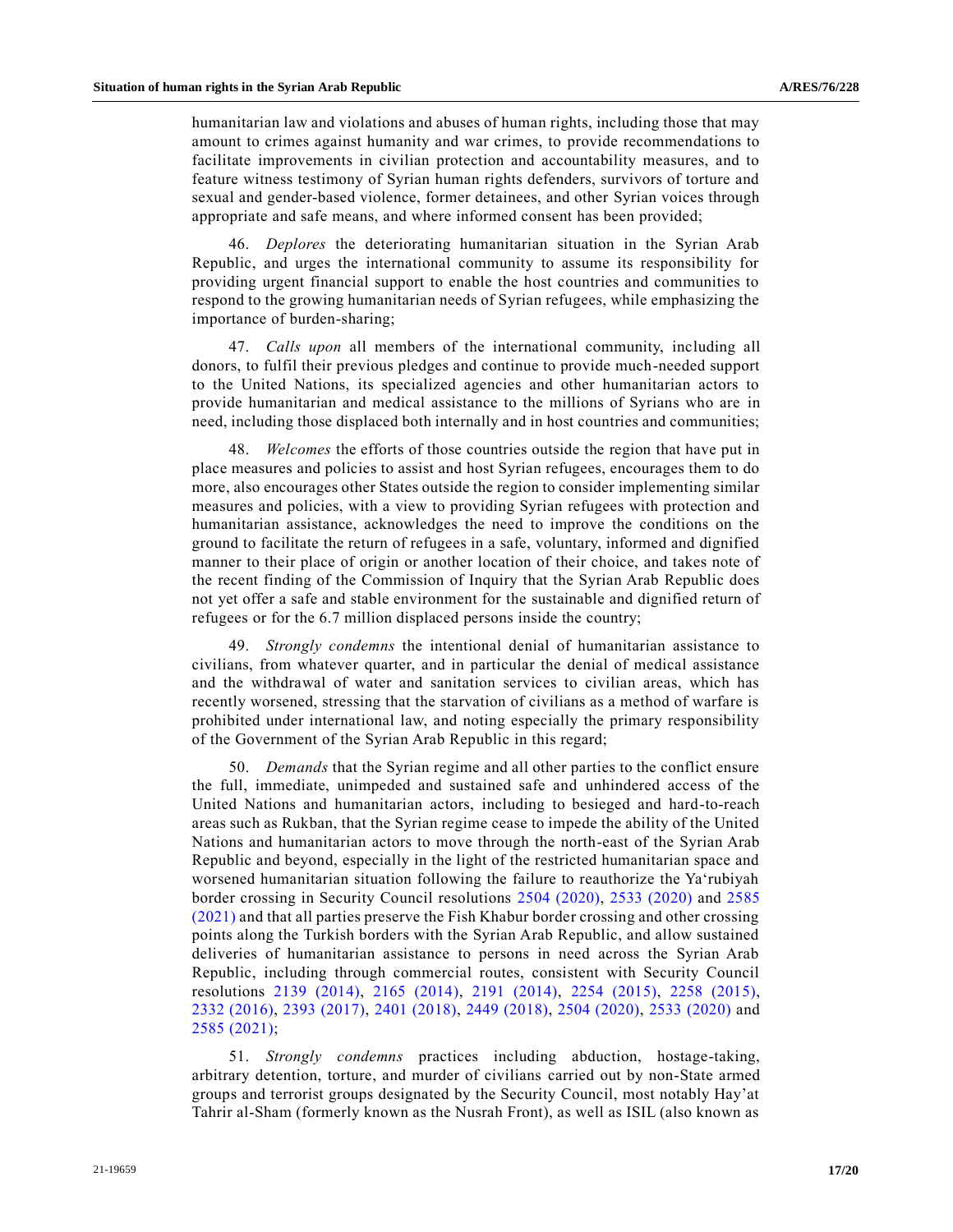Da'esh) and Al-Qaida affiliates such as Hurras al-Din, and underlines that such acts may amount to crimes against humanity;

52. *Deplores* the suffering and torture in detention centres throughout the Syrian Arab Republic, as depicted in the reports of the Commission of Inquiry and the Office of the United Nations High Commissioner for Human Rights, as well as in the evidence presented by "Caesar" in January 2014, and in the reports of widespread killing of detainees by Syrian military intelligence;

53. *Strongly condemns* the reported killing of detainees in Syrian military intelligence facilities, and calls upon the Syrian regime to release all unlawfully held detainees, including women, children and the elderly, and to facilitate information about those still in detention as well as those who died while in detention by the Syrian regime, returning their remains, with full transparency regarding what happened to these individuals, and urges the regime to immediately reverse its abhorrent use of mass detentions and torture as means of silencing and repressing political opposition, journalists and other media workers and of depriving Syrian citizens of their rights to freedom of expression;

54. *Calls for* the appropriate international monitoring bodies to be granted access to detainees in all prisons and detention centres, including all military facilities referred to in the reports of the Commission of Inquiry;

55. *Demands* in this respect the immediate release of all persons arbitrarily or unlawfully detained by the Syrian regime, notes in particular the additional lifethreatening risks to health created by the COVID-19 pandemic and the high risks that exacerbate the already dire situation of detainees, and notes in this regard the statements made by the United Nations High Commissioner for Human Rights, the Special Envoy and the Commission of Inquiry;

56. *Also demands* that all parties take all appropriate steps to protect civilians and persons hors de combat, including persons belonging to national or ethnic, religious and linguistic minorities, and stresses that, in this regard, the primary responsibility to protect the population lies with the Syrian regime;

57. *Strongly condemns* the damage and destruction of the cultural heritage of the Syrian Arab Republic, in particular that of Palmyra and Aleppo, and the organized looting and trafficking of Syrian cultural property, as outlined by the Security Council in its resolutions [2199 \(2015\)](https://undocs.org/en/S/RES/2199(2015)) of 12 February 2015 and [2347 \(2017\)](https://undocs.org/en/S/RES/2347(2017)) of 24 March 2017, affirms that attacks intentionally directed against historic monuments may amount to war crimes, and underlines the need to bring the perpetrators of such crimes to justice;

58. *Deplores* the military offensive that began in Idlib Province and surrounding areas in December 2019 and caused large-scale injuries, deaths, displacement and suffering in the civilian population and devastating damage to civilian infrastructure, recalls the findings of the United Nations Board of Inquiry established by the Secretary-General in this regard, notes with grave concern the recent findings of the Commission of Inquiry that there are reasonable grounds to believe that war crimes and crimes against humanity were committed during the said offensive, also notes the Commission's comments on the gendered impact of the military offensive, and remains extremely concerned about the situation;

59. *Notes with concern* the continued insecurity in the north-east of the Syrian Arab Republic, the significant increase in humanitarian needs and the restricted humanitarian space following the failure to reauthorize the Ya'rubiyah border crossing, in Security Council resolutions [2504 \(2020\),](https://undocs.org/en/S/RES/2504(2020)) [2533 \(2020\)](https://undocs.org/en/S/RES/2533(2020)) and [2585 \(2021\),](https://undocs.org/en/S/RES/2585(2021)) further compounded by lack of access to water and electricity, which continues to undermine the stability and security of the whole region, eroding progress in the fight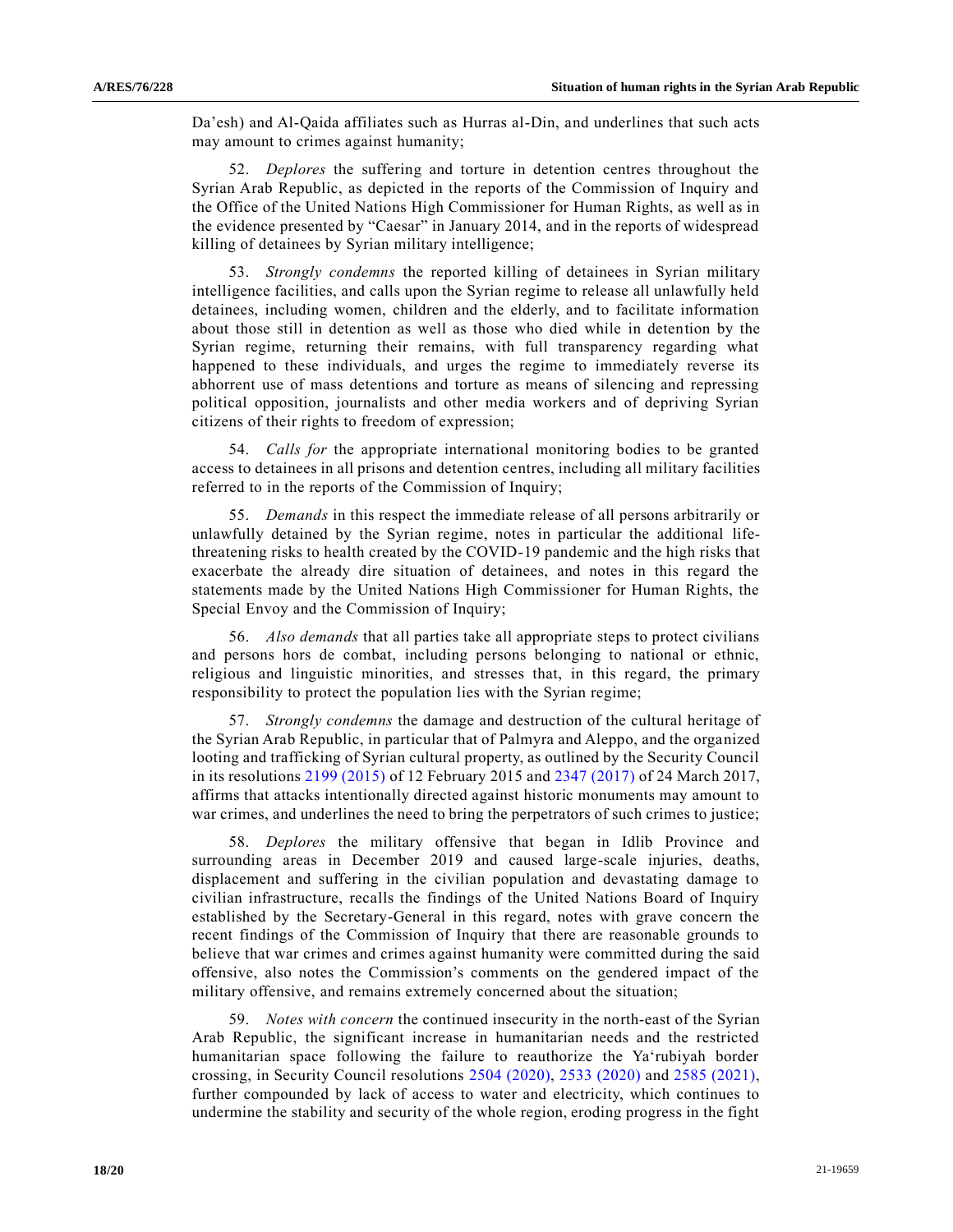against ISIL (also known as Da'esh) and worsening the humanitarian situation and humanitarian actors' ability to respond to humanitarian needs;

60. *Stresses* the situation of particular concern in north-west Syrian Arab Republic, particularly Idlib, strongly condemns the attacks on civilians and first responders and civilian infrastructure where ongoing violence, including air strikes, continues to cause death and injury among civilians and first responders, as well as devastating damage to civilian infrastructure, including health-care and educational facilities, and welcomes the establishment of the United Nations board of inquiry mandated to investigate the destruction of and damage to facilities on the United Nations deconfliction list and United Nations-supported facilities;

61. *Expresses concern* about reports of attacks on civilians in areas such as Daraa that supported peaceful protests in 2011, and the siege-like conditions in Daraa that have displaced 40,000 people and resulted in acute food and medicine shortages, and, targeted assassinations of civilian leaders including former judges, medical workers and others engaged in reconciliation negotiations, noting that the Chair of the Commission of Inquiry reported in June 2021 that at least 130 such incidents had been recorded between July 2020 and April 2021, underscoring the pervasively unstable environment;

62. *Expresses deep concern* in particular about the recent increase in violence in the north-west, including air strikes, and the impact on civilians of that violence, including the reported deaths and injuries of at least 45 children since the beginning of July 2021, stresses the urgent need for the immediate cessation of military hostilities in Idlib and the surrounding areas, for the prioritization of the protection of all civilians, including those displaced, and for full, timely, immediate, unrestricted and safe humanitarian access, including cross-border access, recalls the Additional Protocol to the Memorandum on the Stabilization of the Situation in the Idlib De-escalation Area, signed by the Russian Federation and Turkey on 5 March 2020, and stresses the importance of continuing work towards preserving calm on the ground and creating the necessary conditions for the safe, dignified and voluntary returns of displaced people;

63. *Notes* the recommendation of the Commission of Inquiry that an independent mechanism be created with an international mandate to coordinate and consolidate claims regarding missing persons, including persons subjected to enforced disappearance, the briefing of the Secretary-General to the General Assembly on 30 March 2021 in which he noted the lack of progress on those issues in the absence of an international mandate, and the endorsement of an independent mechanism by the United Nations High Commissioner for Human Rights on 24 September 2021, and reiterates the importance of not tampering with or contaminating mass grave sites in the Syrian Arab Republic in this regard;

64. *Requests* the Secretary-General to conduct a study on how to bolster efforts, including through existing measures and mechanisms, to clarify the fate and whereabouts of missing people in the Syrian Arab Republic, identify human remains and provide support to their families, in consultation with the Office of the United Nations High Commissioner for Human Rights and based on the recommendations of the Commission of Inquiry, with the full and meaningful participation of victims, survivors and their families and in consultation with other relevant actors, and to present an interim oral update to the General Assembly by 1 March 2022, to be followed by a report within the first half of 2022;

65. *Calls on* all Member States, relevant United Nations bodies, international organizations and civil society to coordinate further efforts and proactively focus attention on the issue of missing persons in the Syrian Arab Republic, including those